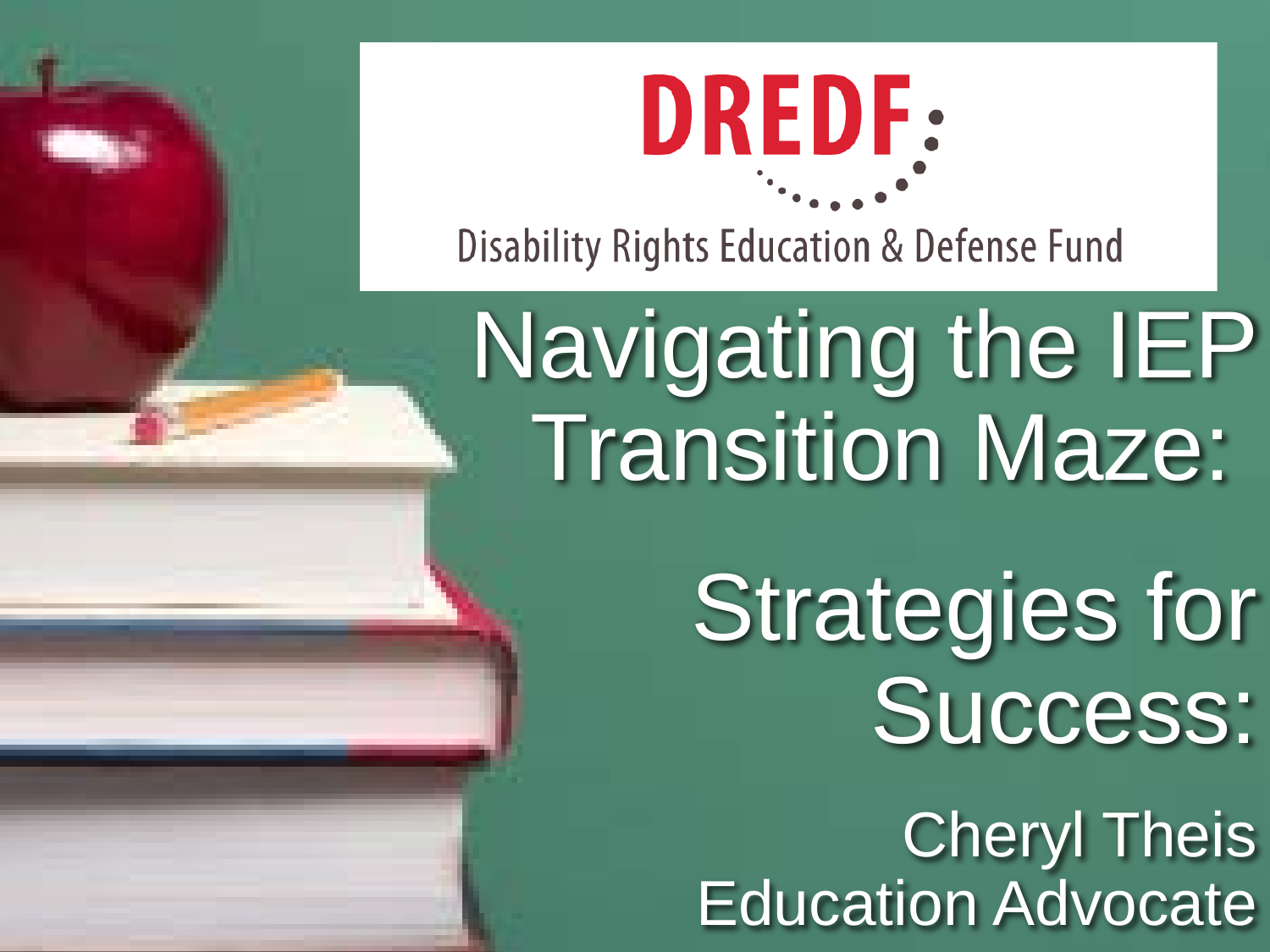



**Disability Rights Education & Defense Fund** 

- Unique alliance of people with disabilities and parents of children with disabilities.
- National law and policy center dedicated to protecting and advancing disability civil and human rights.
- VISION: a just world where all people live full and independent lives free of discrimination.
- Disability rights are civil rights.
- Information is power! Children with disabilities who have consistent, knowledgeable advocates are most likely to receive appropriate services & supports!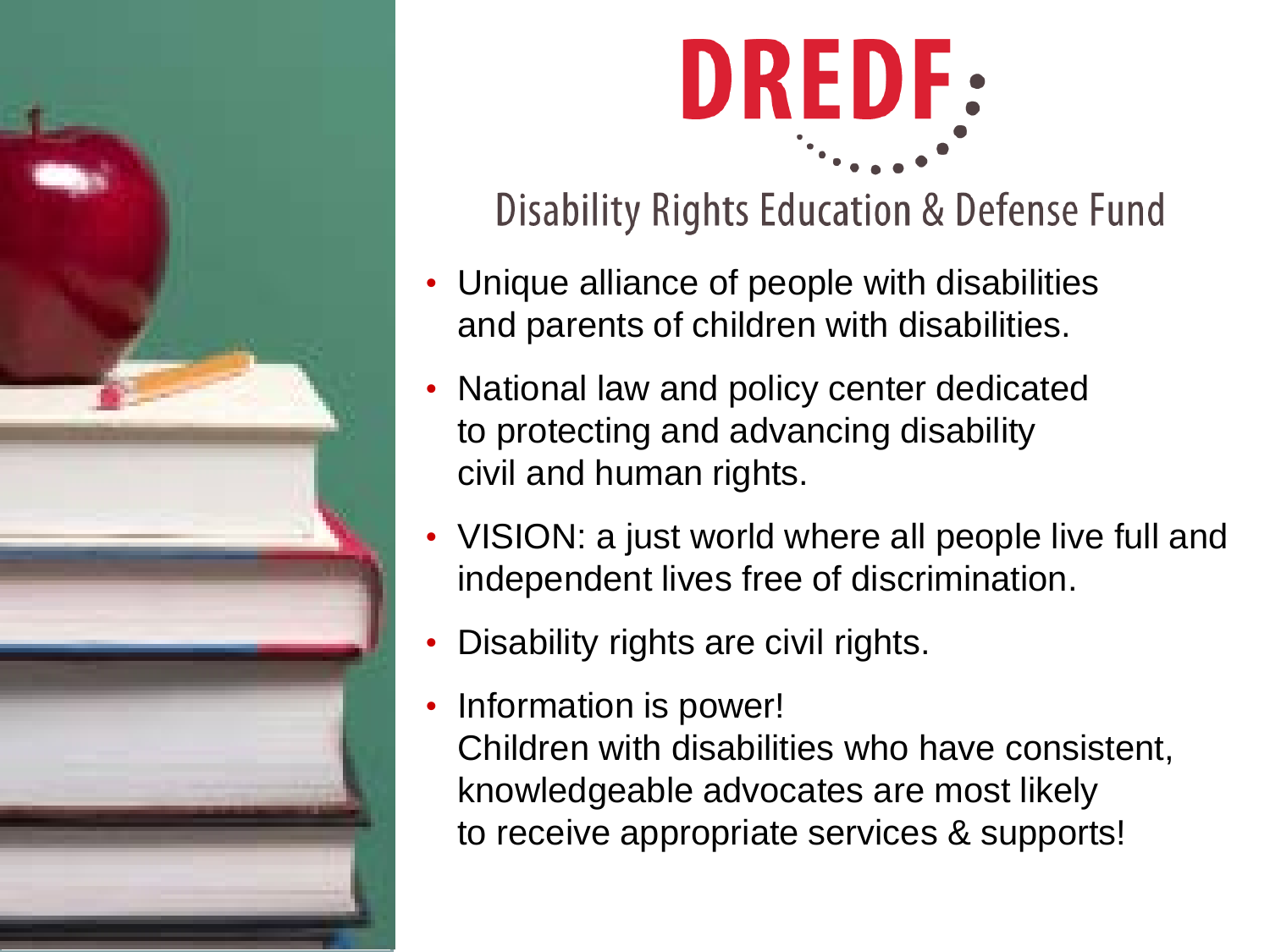### **TAKING THE LONG VIEW: A VISION FOR THE FUTURE**

• What are our Priorities as Parents, Youth and Advocates for Youth?

--Person Centered Planning

- Quality of Life
- -Community engagement
- -Culturally appropriate support

-Youth led, Youth directed to greatest possible extent

#### **"Nothing About Us Without US!"**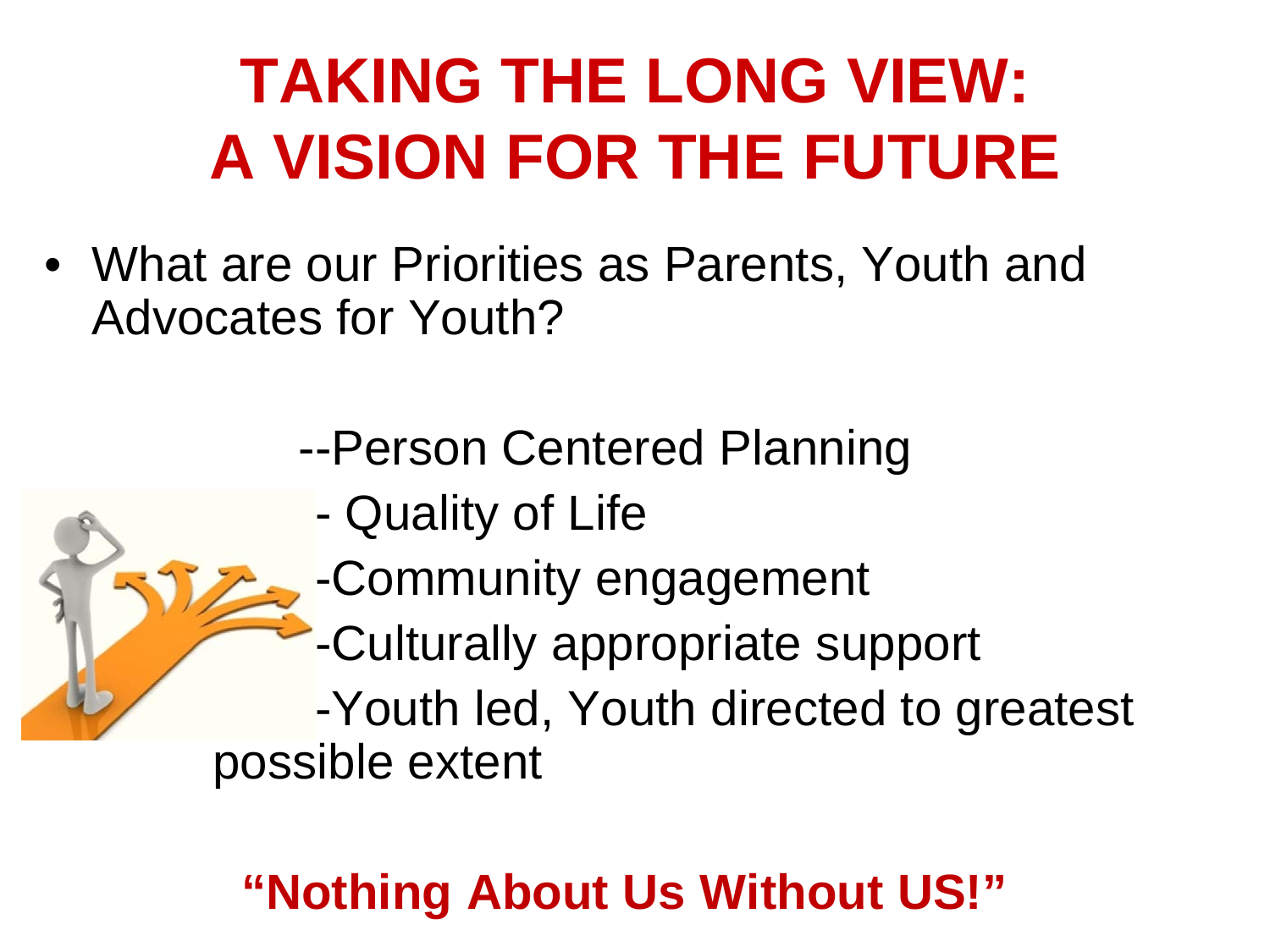### **SOME KEY LIFE SKILLS**

- Knowing **WHO** can help and how to **REACH** them
- Knowing how to **ASK** for help

•

- Handling disappointment/ Skills for Coping/Recovering
- Flexibility—When the Plan doesn't go as planned!
- Self Advocacy/Knowing RIGHTS
- Self Care/Independent Living (as appropriate) ….build these into everything we teach!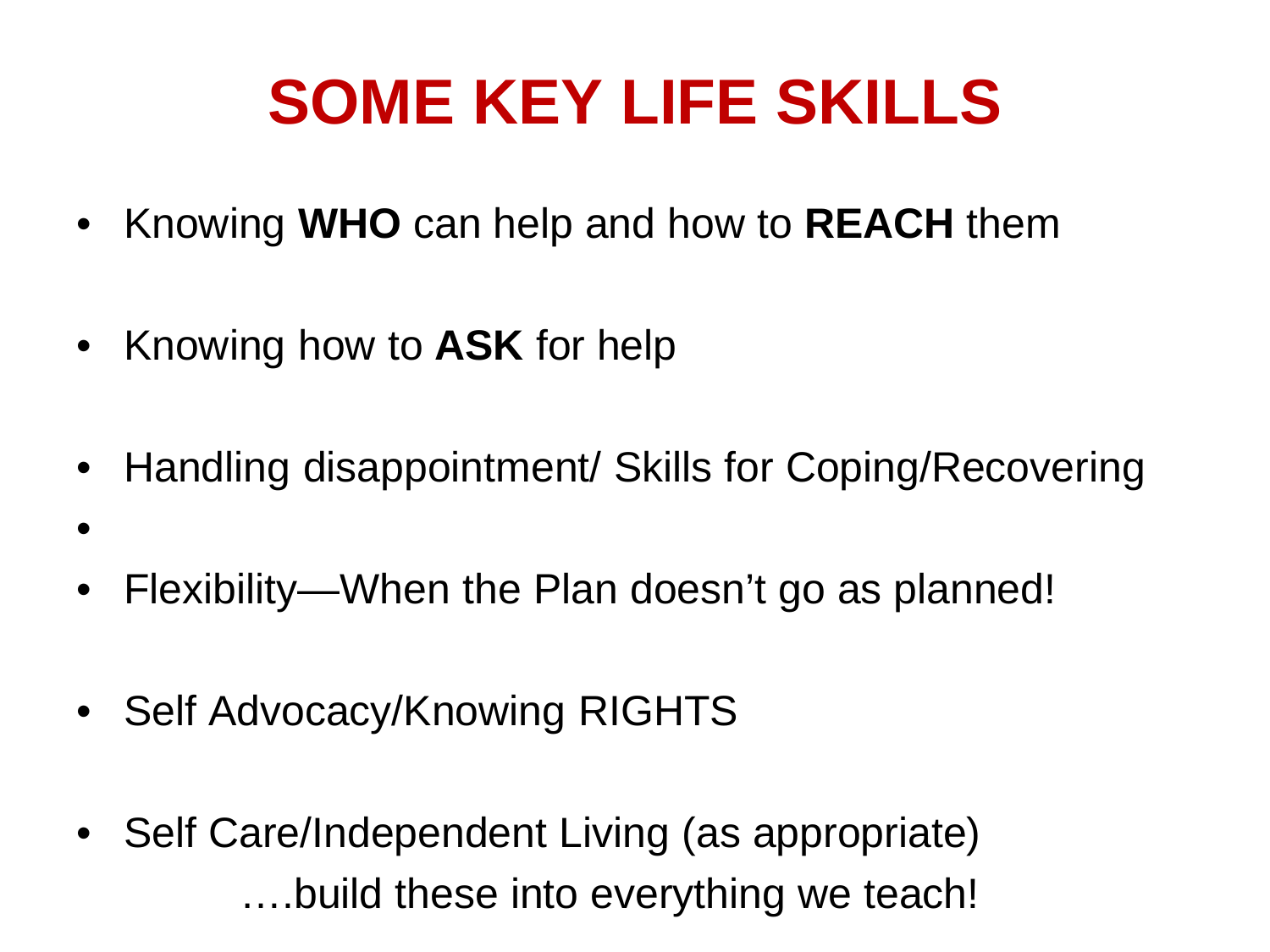#### **IEP: ROADMAP TO THE FUTURE**



- **I** is for **INDIVIDUALIZED --** NOT COOKIE CUTTTER
- **E** is **for EDUCATION** -- More than just "**Academics**"

**P** is for **PLAN** -- A (flexible) guide to the future (not just "winging it" or getting student through one year)

**Tip**: No need to choose between diploma track and functional life skillls—some need both!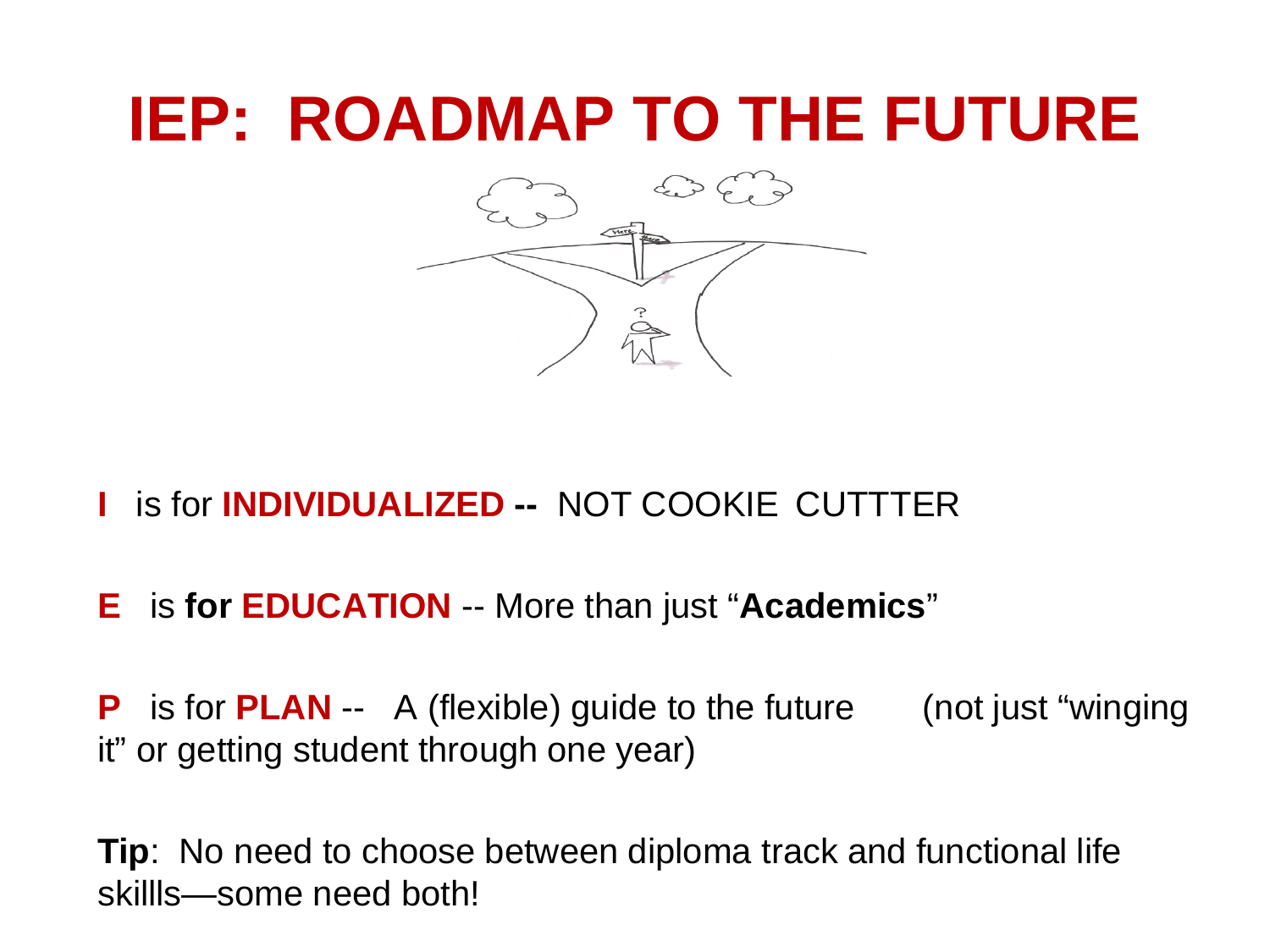### **DISCUSSION QUESTIONS**



- What do we mean by "independence","community" and "inclusion"?
- How do we measure quality of life? Success?
- How many of us are doing what we thought we'd do when WE were 18-22?
- When ARE "typical" young people truly independent?
- What skills/experiences did WE need to be successful?
- Youth with disabilities are YOUTH first.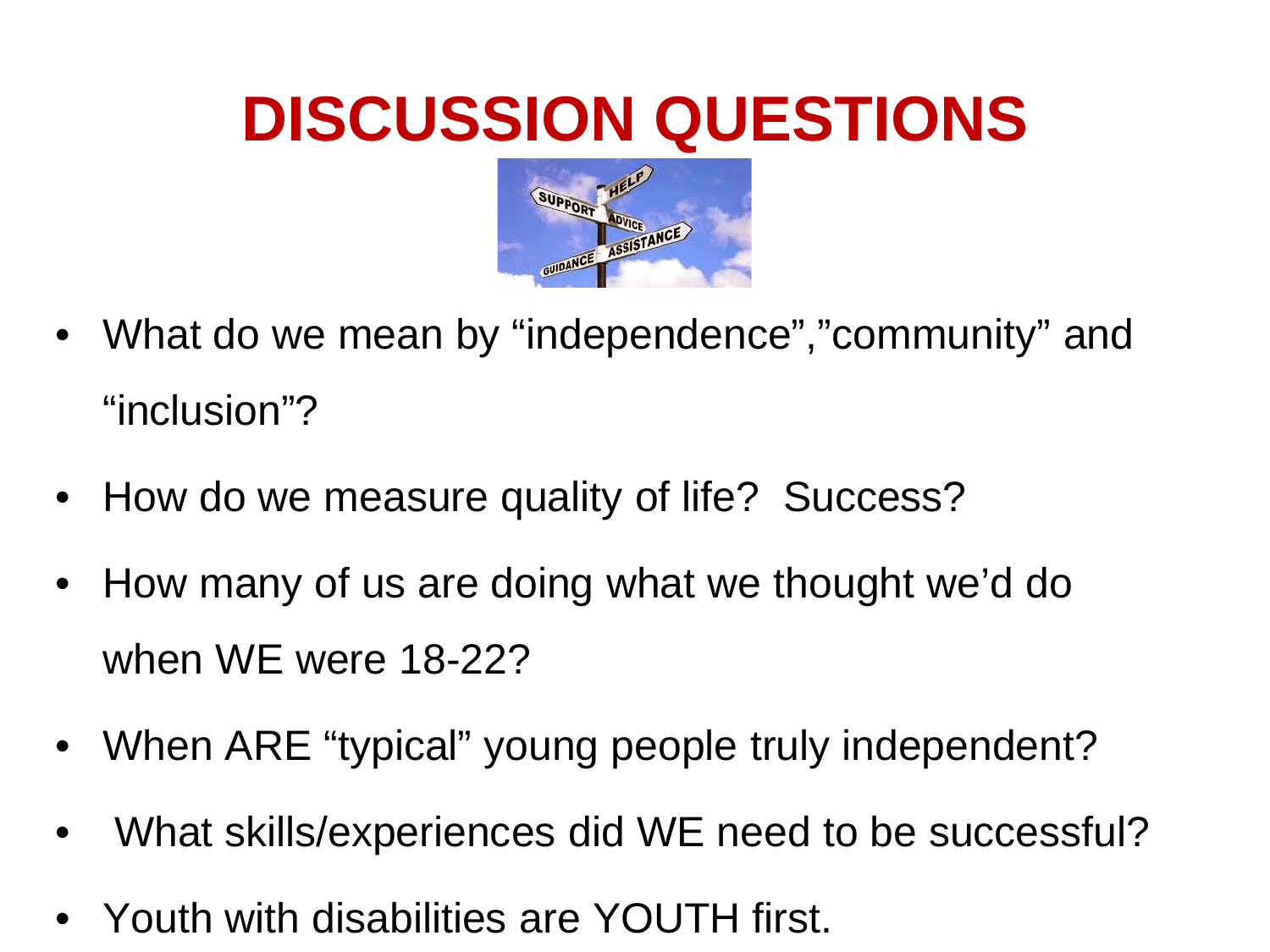### **PURPOSE OF IDEA CONNECTS DIRECTLY WITH TRANSITION PLANNING**

- Purpose of the Individuals with Disabilities Education Act (IDEA) is "to ensure that all students with disabilities have available to them a free appropriate public education that emphasizes special education and related services **designed to meet their unique needs and prepare them for further education, employment, and independent living**" (300.1).
- Individualized Education Programs (IEPs) must include statements describing students' present levels of **academic** achievement and **functional** performance (PLoPs) (300.320(a)(1))—EVALUATION!!!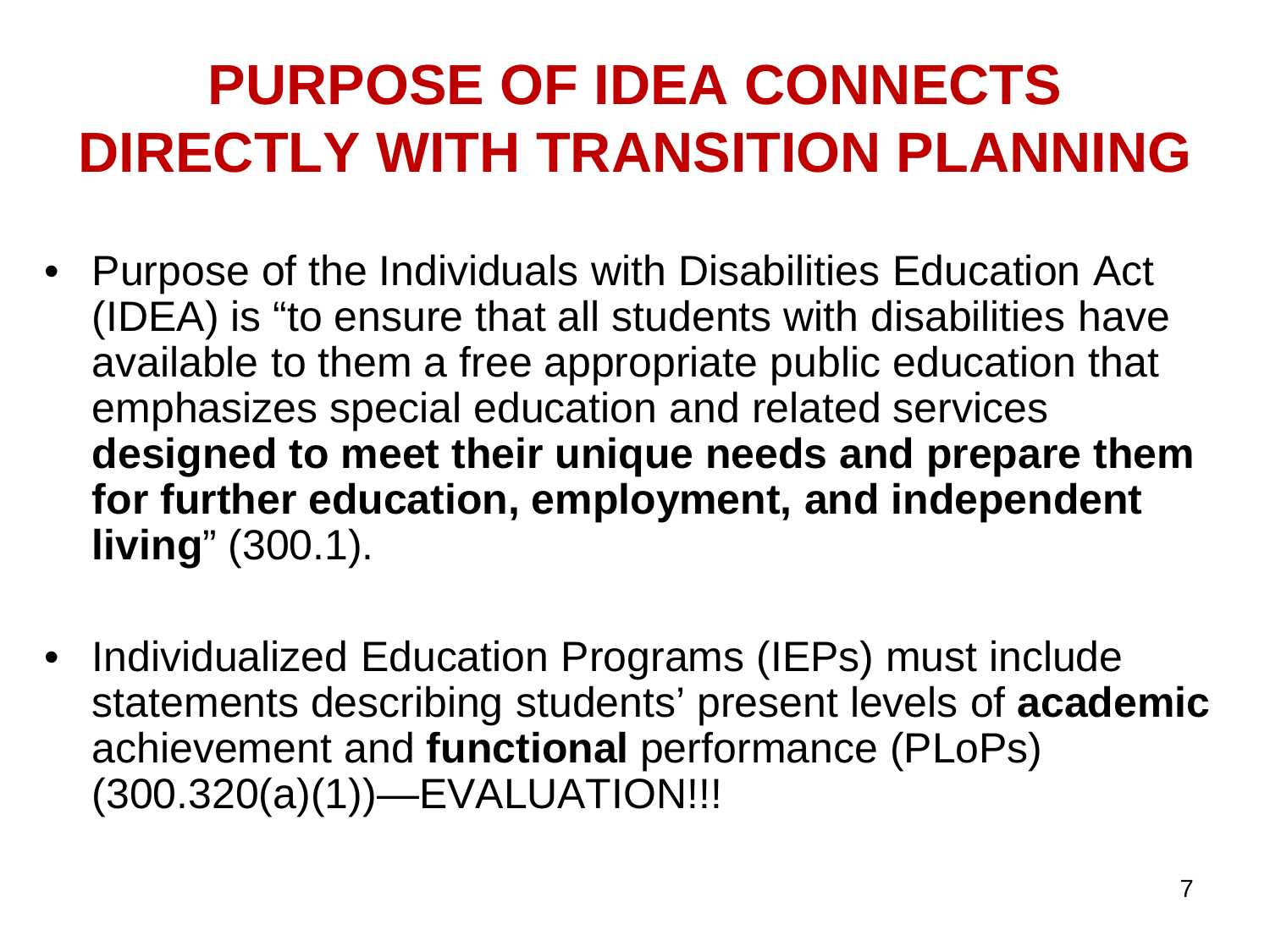### **PURPOSE OF IDEA CONNECTS DIRECTLY WITH TRANSITION PLANNING**

Congress noted that the long term goal of this important law was to:

- Increase opportunities for people with disabilities and promote self determination and quality of life
- Increase civic engagement by focusing on improving outcomes (high school graduation, college attendance, employment, independent living in community

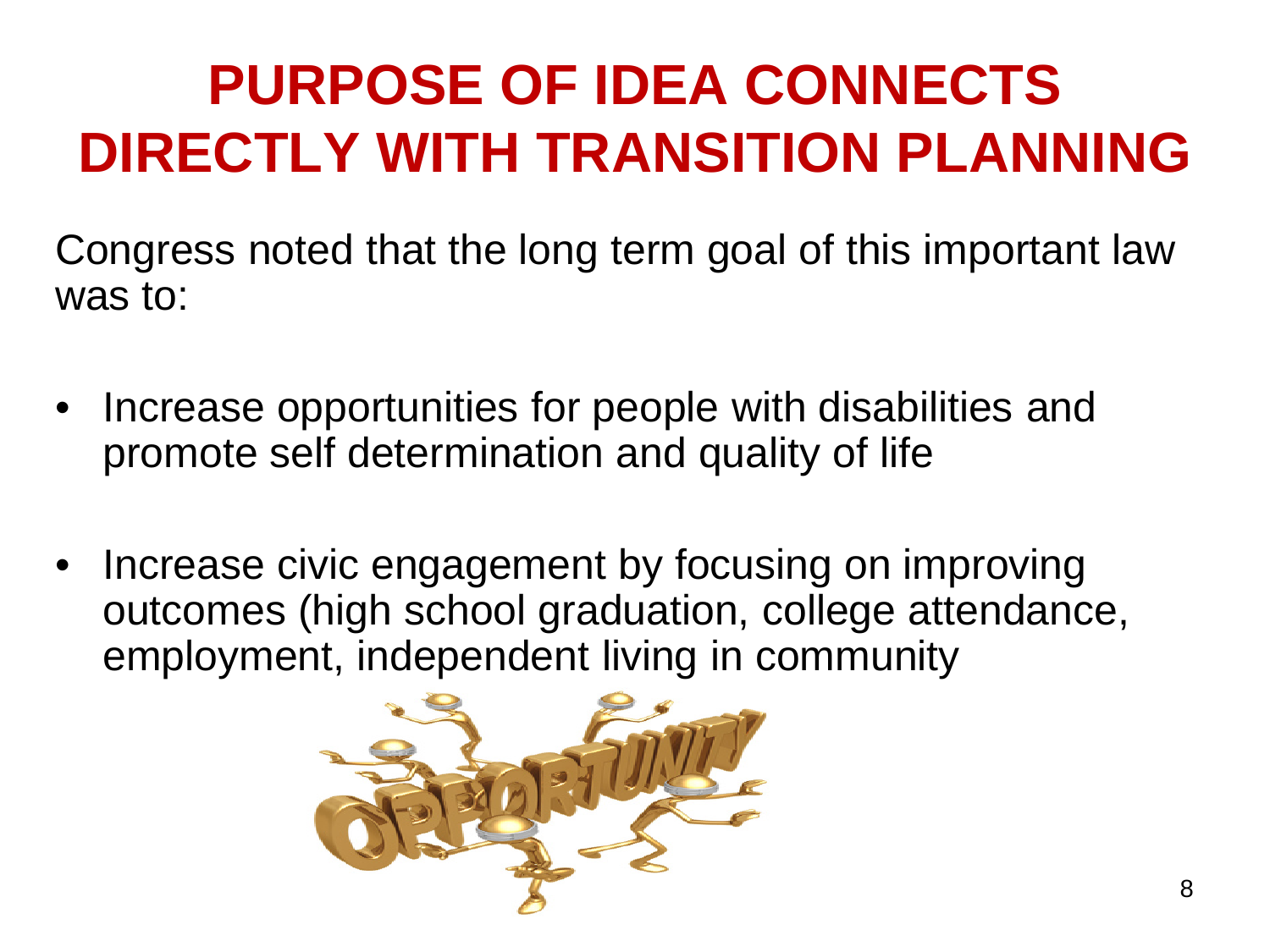### **IDEA TRANSITION REQUIREMENTS**

 $\checkmark$  Transferring rights at the age of majority (18 unless conserved)—Student is Decision Maker! Consider **Supported Decision Making**.

[http://supporteddecisionmaking.org/state](http://supporteddecisionmaking.org/state-)review/california

- $\checkmark$  Summary of Performance before graduation/exitcritical information about this student FOR this student!
- $\checkmark$  Transition services provided to support GOALS (academic, employment and functional)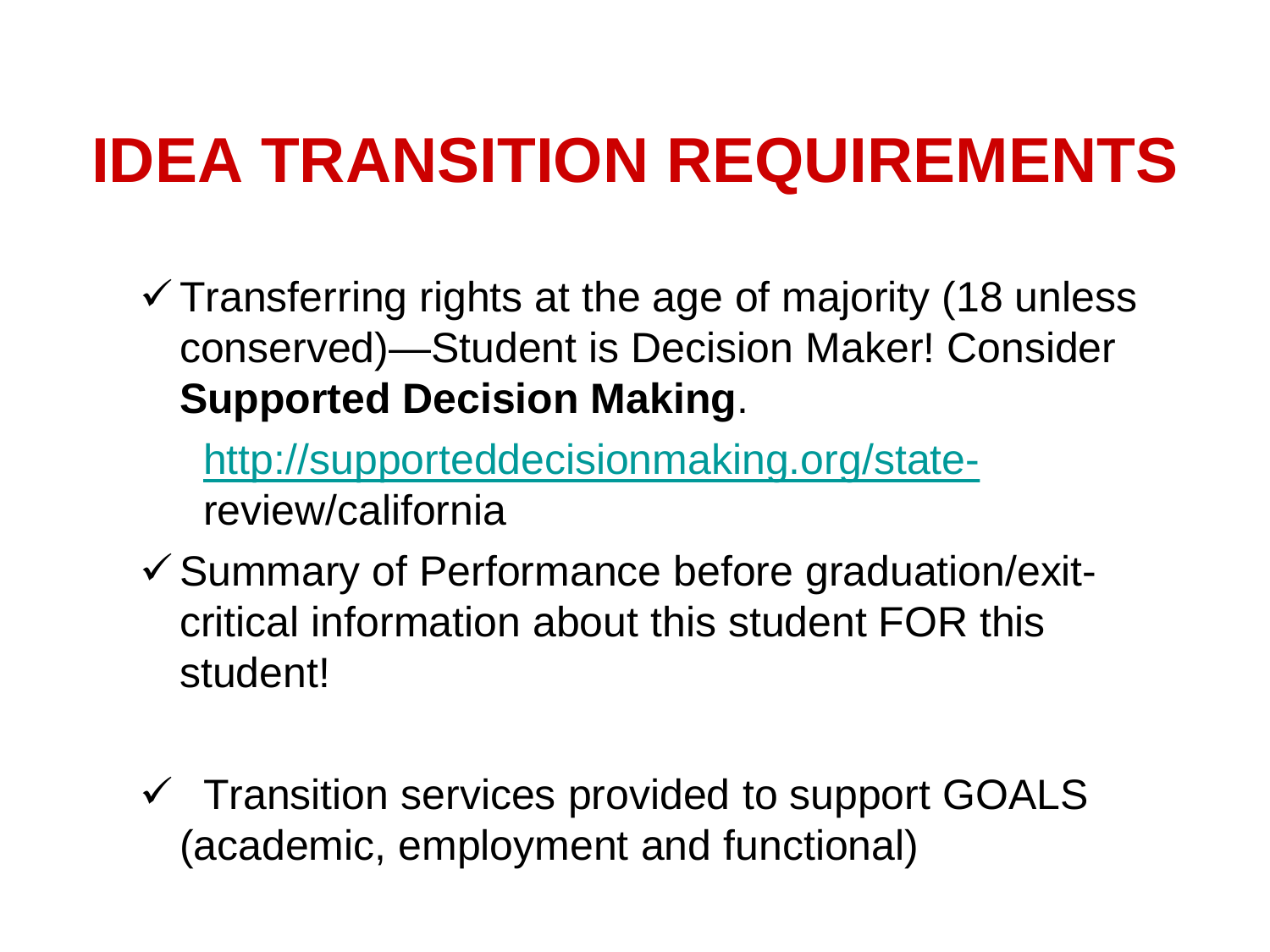### **IS A INDIVIDUALIZED TRANSITION PLAN DIFFERENT THAN AN IEP?**

- NO. An ITP is required PART of the IEP for all students after age 16 in CA (sooner is better)
- BUT often helpful to schedule a meeting at age 15 to develop/refine transition plan, and schedule at least one meeting per year focused solely on this important part of the IEP!
- Plan, Adapt and modify as student grows!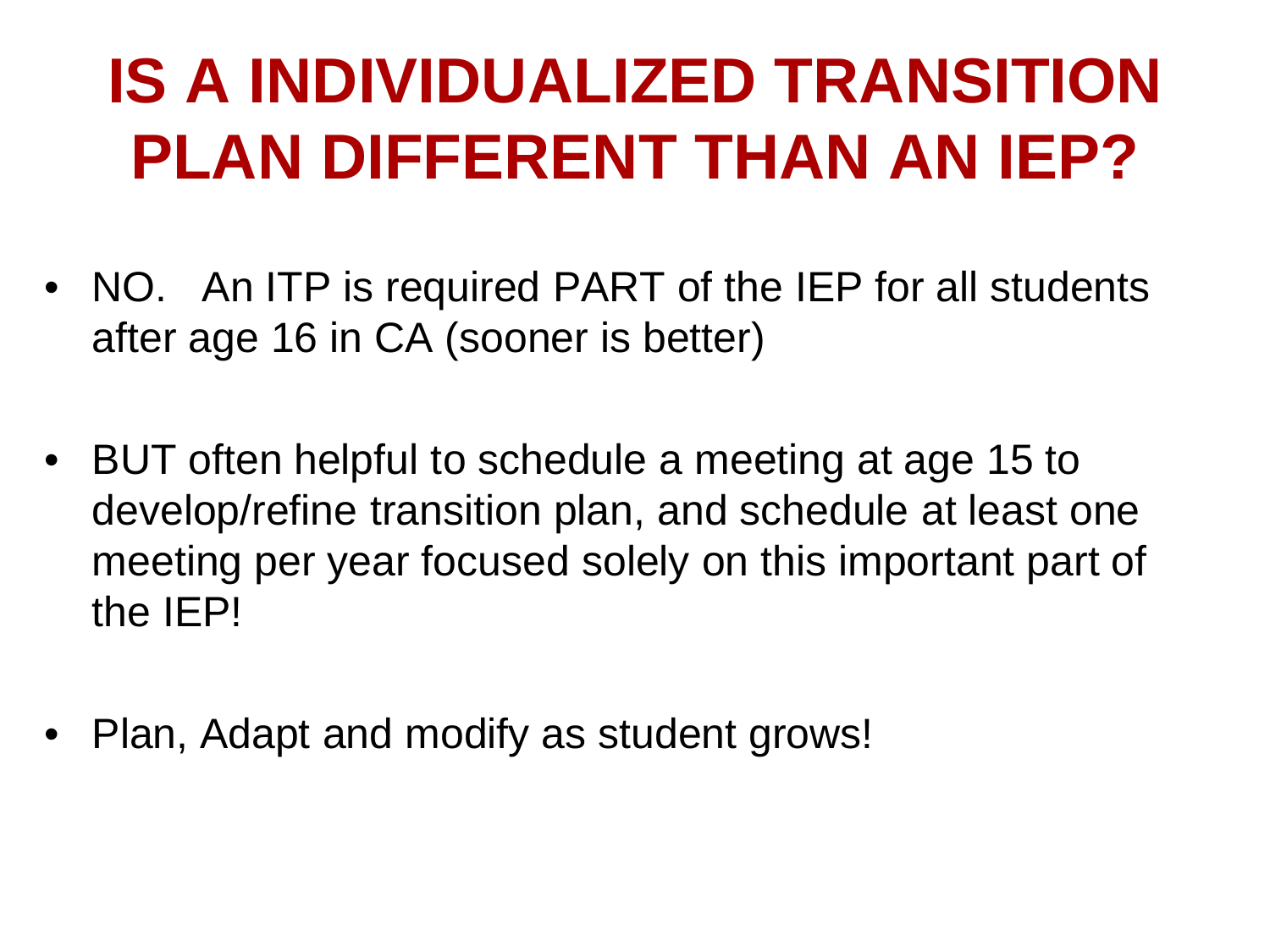

## **SO WHAT'S AN ITP? IMPORTANT PART OF IEP**

**I**ndividualized **T**ransition **P**lan

- GOALS always drive SERVICES (not reverse)
- In California, no **LATER** than age 16.
- **WHAT** does the student want to do? **GOALS**
- What **skills, knowledge, experiences, help, training** will student need to do it?
- HOW can IEP team support that?
- **SPELL IT OUT! Be specific!**

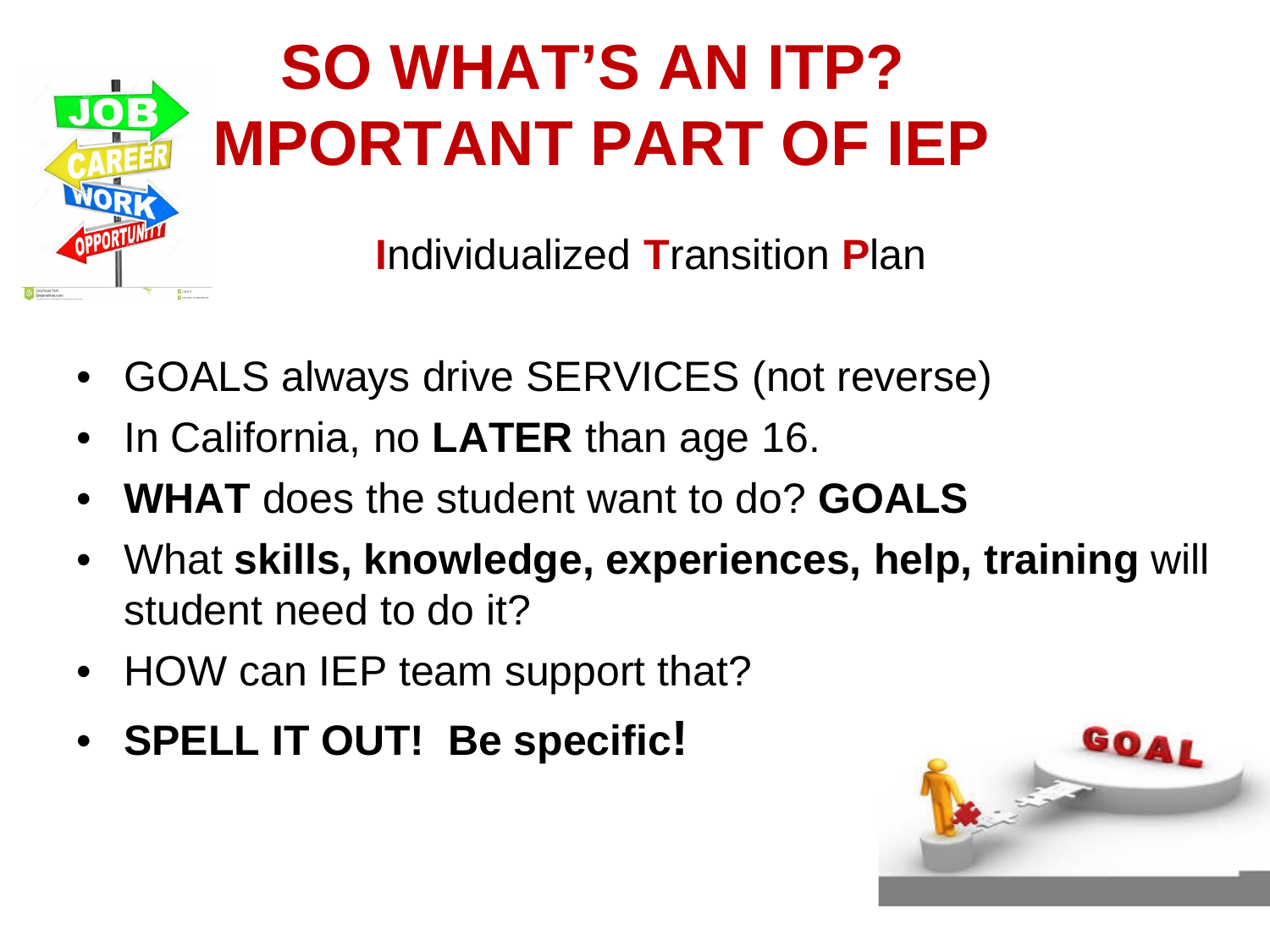#### **IDEA REQUIREMENTS:**

Transition language in the IEP at age 16

**AT THE LATEST** in California!

**Remember:** Services can begin as early as IEP team determines necessary. Get Students involved early! Start at transition to high school.

- $\checkmark$  MEASURABLE postsecondary goals
- $\checkmark$  Based on age APPROPRIATE assessments related to: training, education, employment, and, where appropriate, independent/functional living skills
- $\checkmark$  Providing a Summary of Performance upon school exit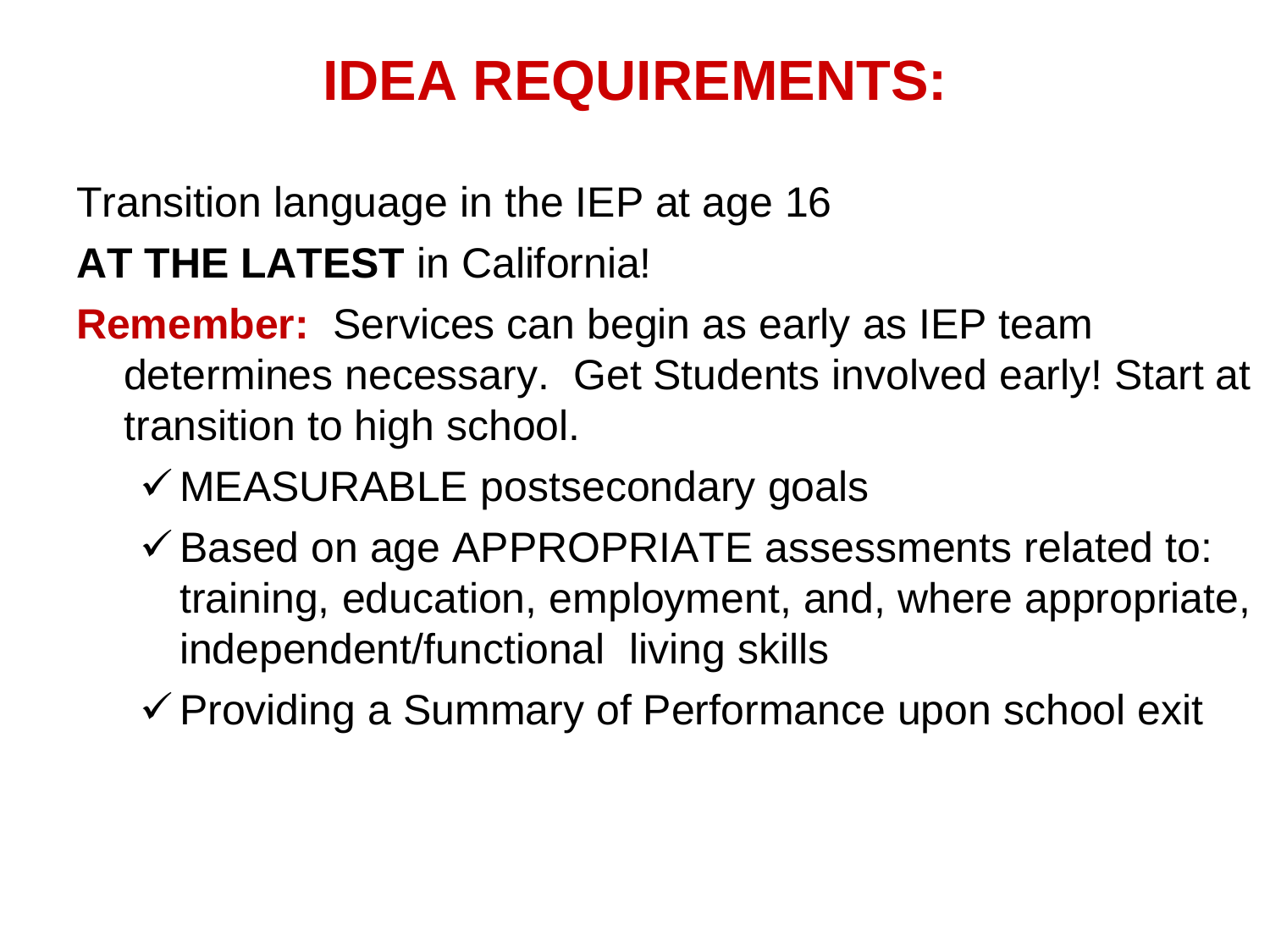### **WHAT IS NEEDED?**

- Learning doesn't end with special education. All students with disabilities should be encouraged to seek out and access adult learning opportunities while in school.
- Education and Training after high school can change not only employment outcomes, but self image and social connections
- Lifelong learning requires two things:
	- **The expectation that it should happen**
	- **The instruction needed to access it**
- That's where WE come in!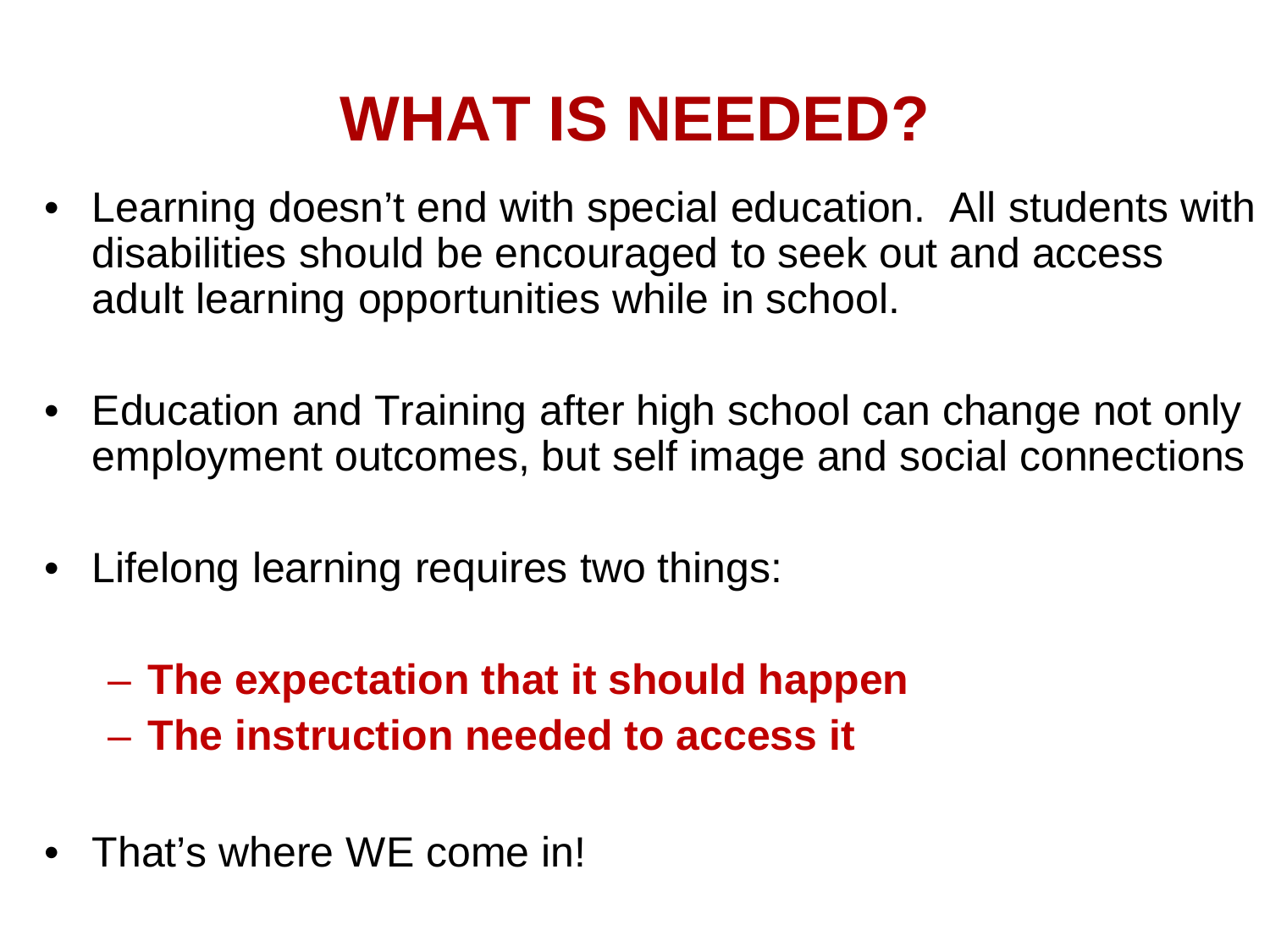### **THE ORDER MATTERS!**

• Present levels (starting line) help us work with student to create:

Long term, measurable post-secondary goals (what will student DO) in 3 KEY areas:

> --Learning/Education (college or other school type activities)

--Employment (job—earning a living— internships, supported employment, full time job)

--Independent Living (functional life skills such as budgeting, self care, calendering, mobility/transportation)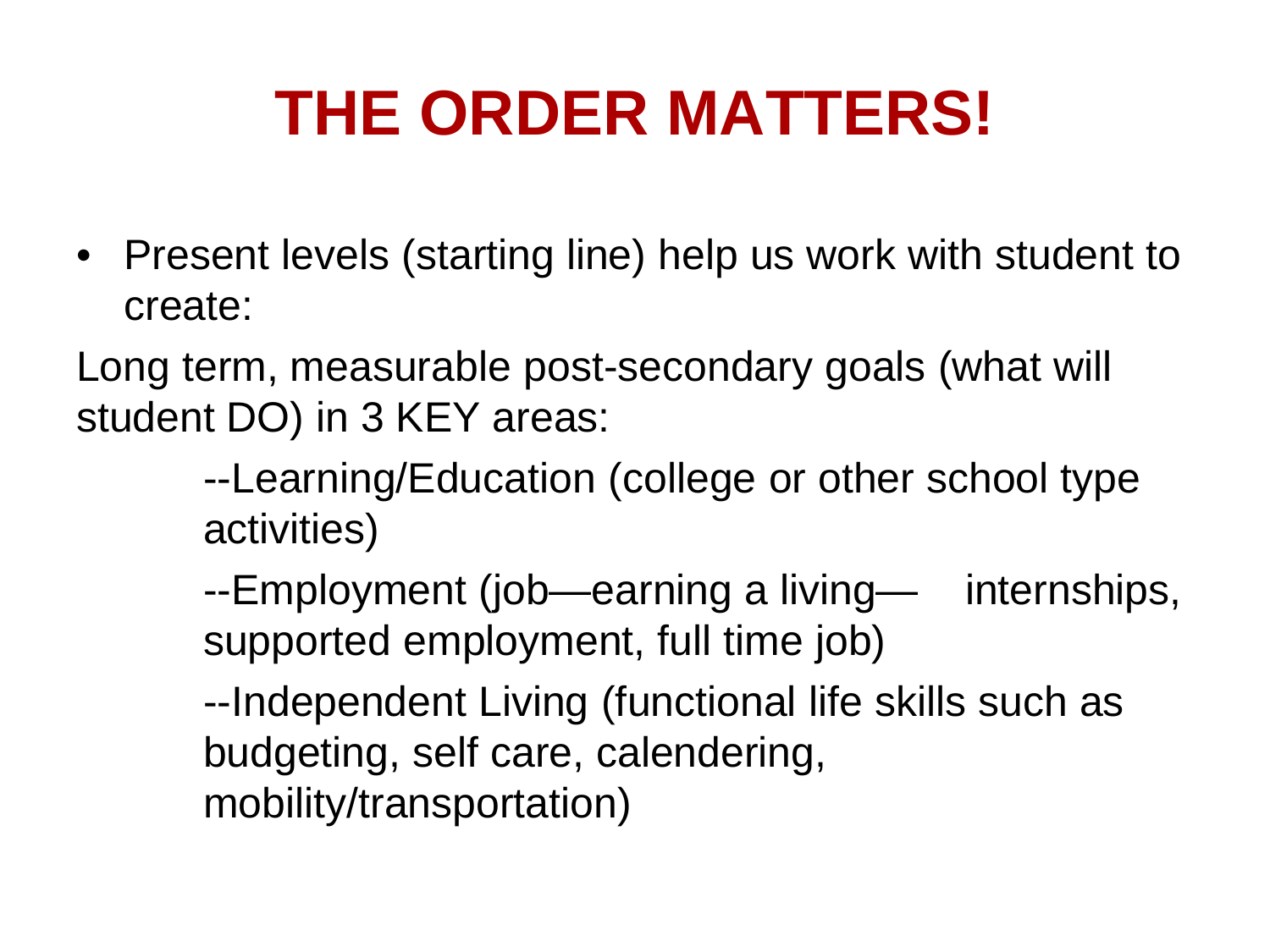### **LET'S START AT THE VERY BEGINNING: MPSG'S**

The IDEA requires:

*Appropriate, measurable postsecondary goals (MPSG) based on age-appropriate assessments related to training, education, employment, and, where appropriate, independent living skills*

So—what IS a **MPSG**?

Answer: what the student plans to do upon school exit

Specific. You could check.

Reasonable. Not a pipe dream.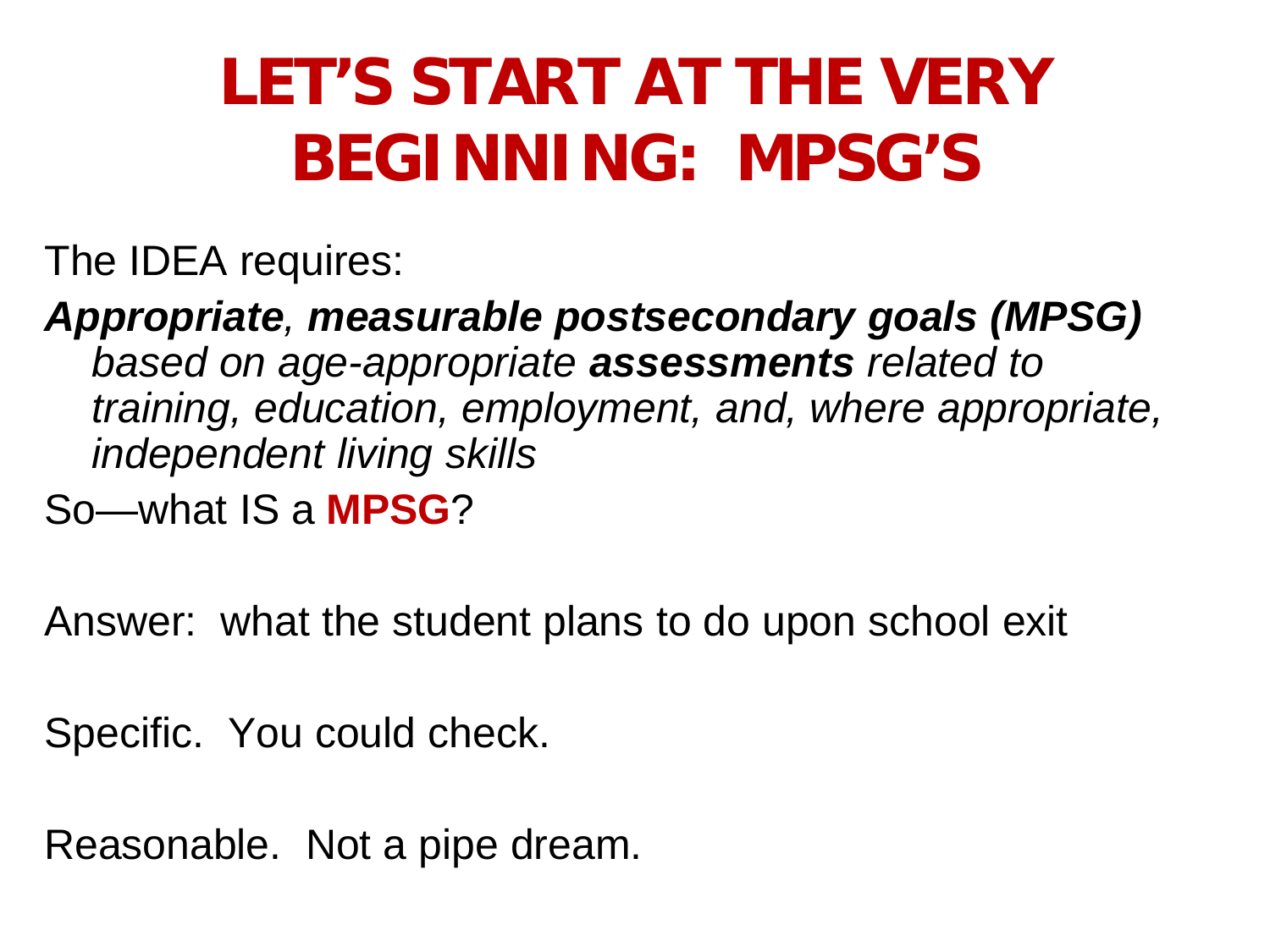### **LET'S START AT THE VERY BEGINNING:**

Examples:

•

- Joey will attend a two year program at Chabot Community College and get certified as a smog technician and work in the auto repair industry.
- Mary will enroll in the Jobcorps program and live independently in the dorms there.
- DeAndre will attend a UC, and enroll in pre-med classes, with a long term goal of becoming a doctor
- Micah will work in supported employment learning to care for animals
- **Tip: Could you go CHECK to see if student did it?**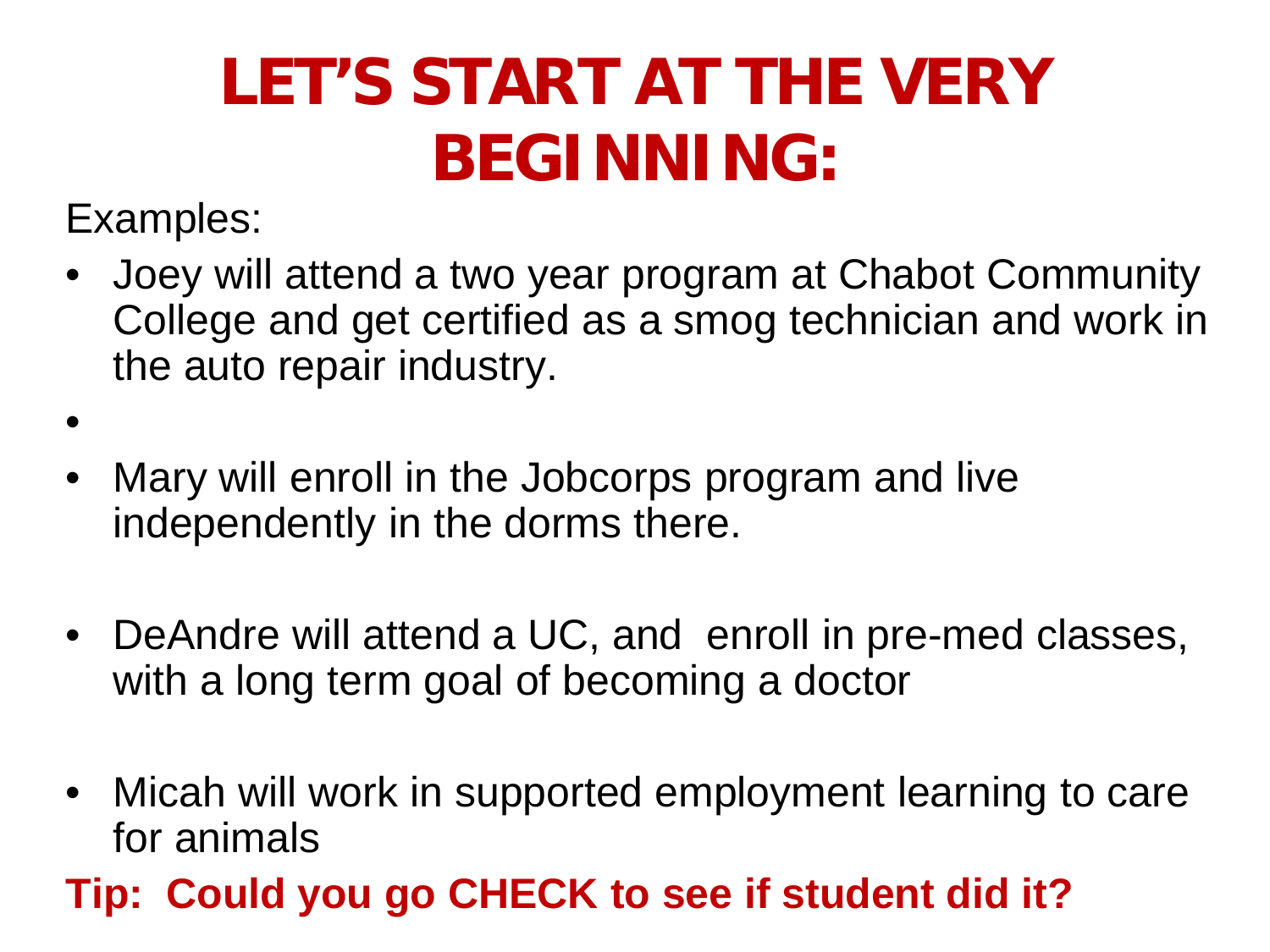### **STEP 1: PRESENT LEVELS OF PERFORMANCE**

- Where we are starting from guides where we can go and how we get there.
- We start by understanding (with input from YOUTH and all team members and others involved with youth) what **STRENGTHS** and **CHALLENGES** a student starts with in order to create a reasonable, appropriate plan
- **REMEMBER: Assessment and Evaluation: More than just a career survey OR Interest Inventory. Team needs DATA**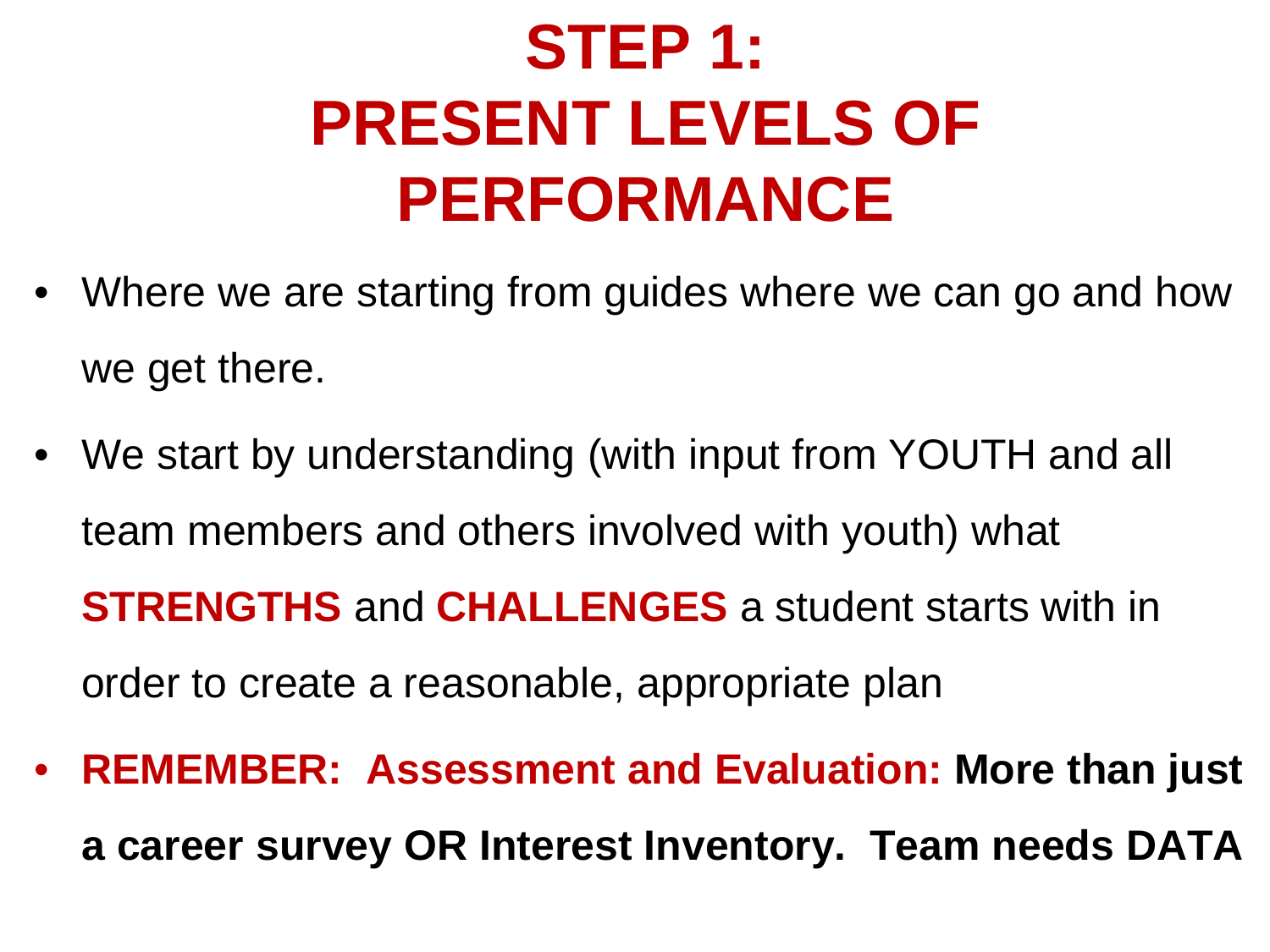## **STEP 2: USE PLOP TO DEVELOP POSTSECONDARY GOALS**

- Training/Employment = a program leading to high school completion or certificate like adult education or a short-term training program like a vocational program.
- Education = community or technical colleges (generally twoyear programs) or college or university (generally four-year programs)
- Independent Living = skill set needed to make your life work—budget, shop, nutrition, organizing, handling conflict, dealing with frustration, vote, file tax returns, interact with law enforcement.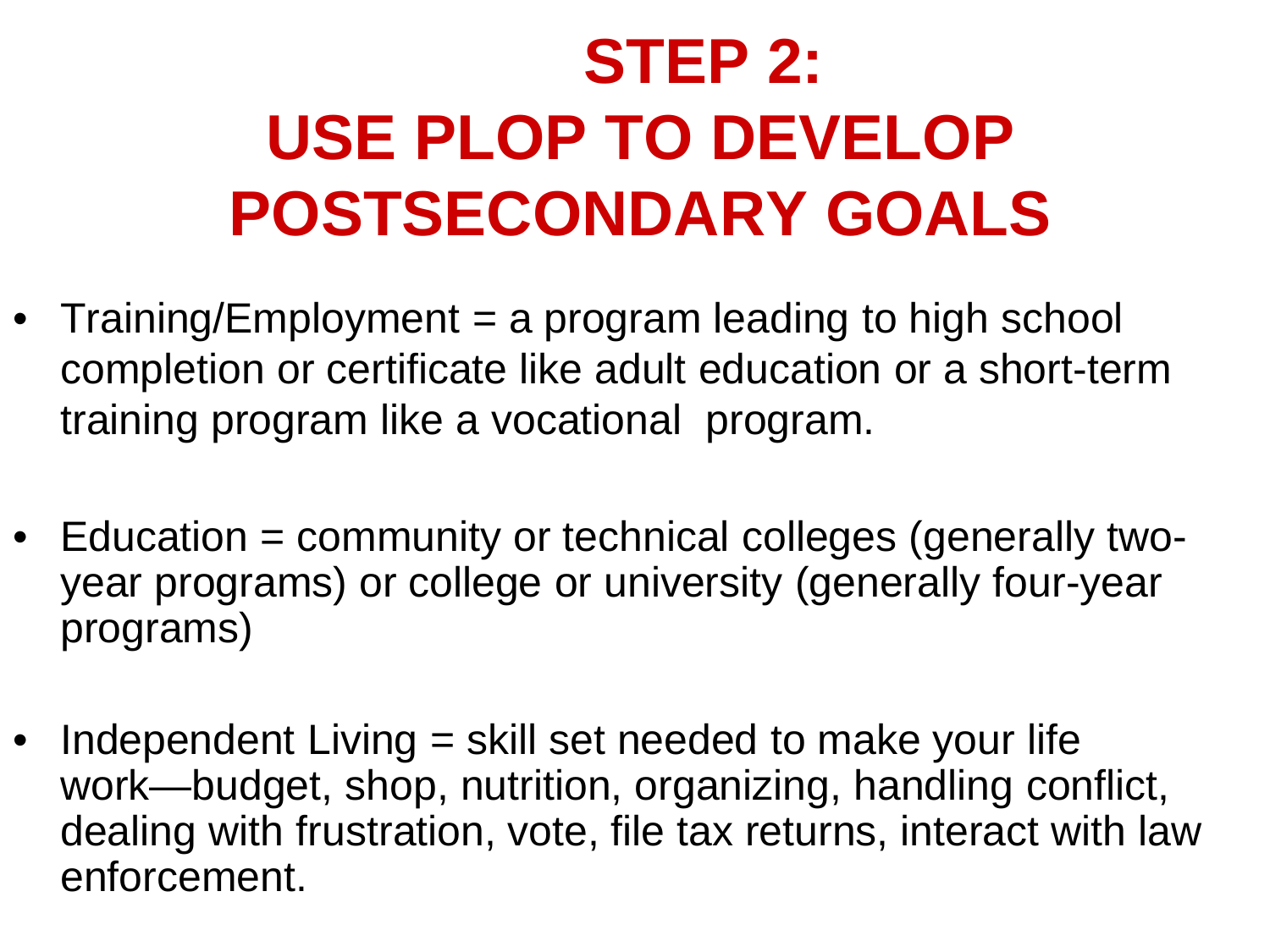## **STEP 3: CONNECT ANNUAL IEP GOALS WITH POSTSECONDARY GOALS**

Questions to consider:

- Does the student know what her post-school goals are for education or training? If no, create goals around that!
- Can the student explain his disability and support/ accommodation needs?
- Does student know what medication she takes, and know when and how to schedule medical/dental appointments independently?
- Does the student know that college is option? College exploration goals support MPSGs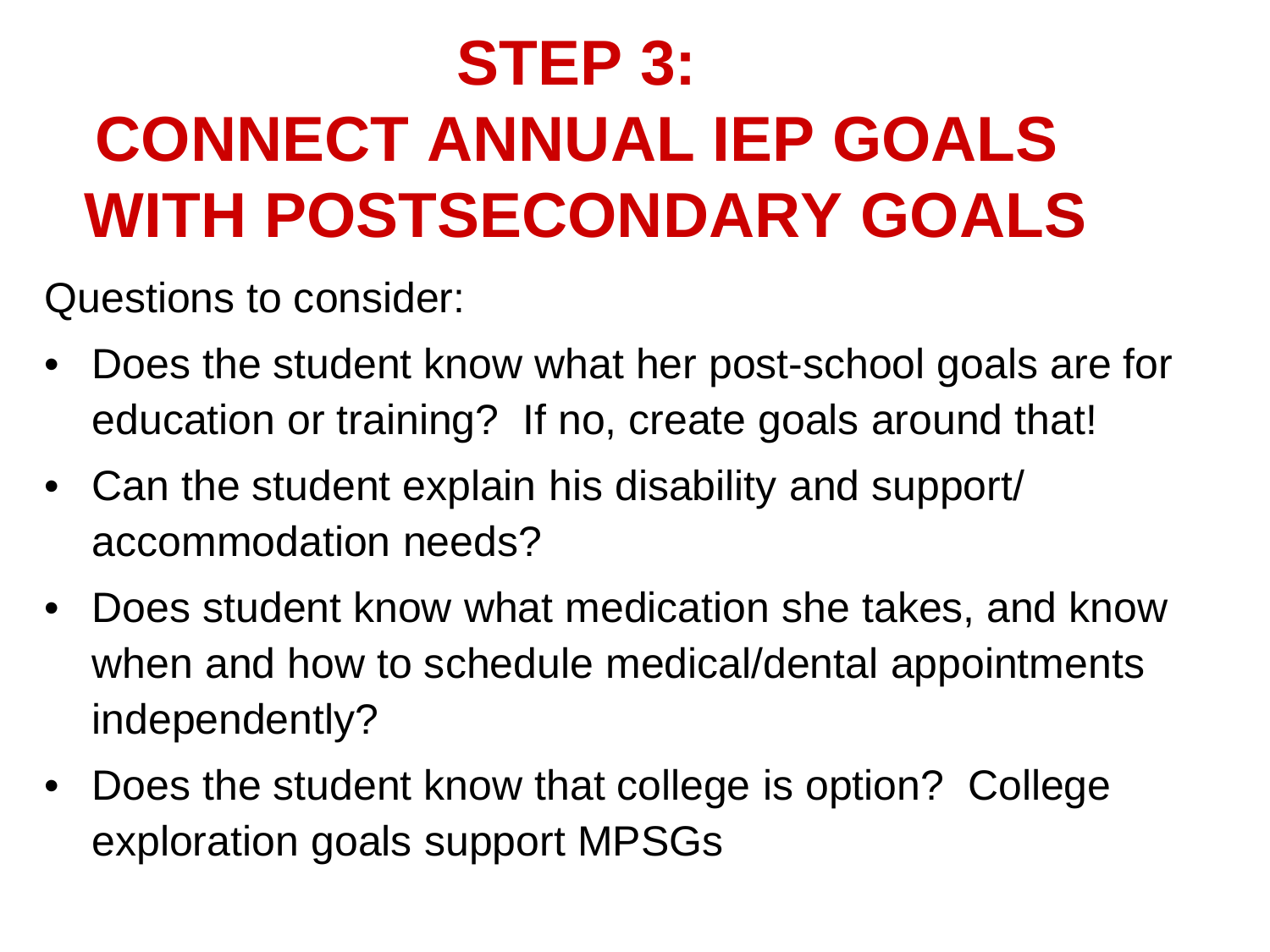#### **CONNECT THE DOTS: WHAT GOALS FOR IEP ARE NEEDED?**

- Complete UC a-g requirements and prepare for SAT/ACT to be eligible for a UC.
- Learn self care skills to prepare for job training program (grooming, laundry, time management)
- Create a PORTFOLIO containing a resume, an introduction to an employer or teacher, letters of recommendation, sample work products
- Learn computer skills required and increase keyboarding skills from 20 wpm to 40 wpm.
- Increase self regulation skills by learning to accept positive criticism without meltdown
- Know how to shop, budget, prepare a meal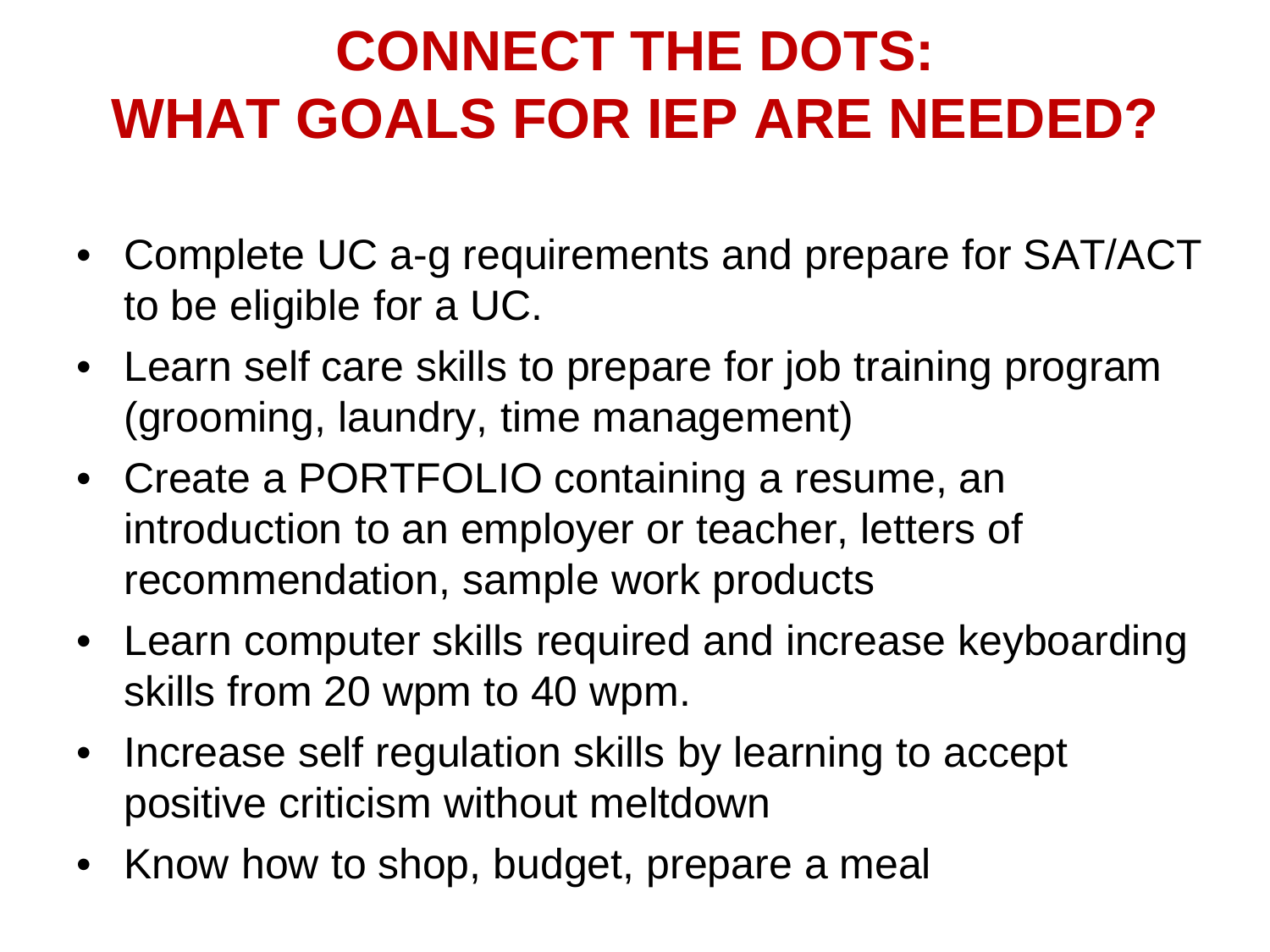#### **GOALS COME OUT OF ASSESSMENT— WHERE IS THE STUDENT NOW?**

#### • **What is an age-appropriate goal?**

Age-appropriate means chronological rather than developmental age—Cognitive level does not mean treating youth like a child.

#### • **What is the purpose of transition assessments?**

To set **Present levels of Performance** and provide the team (including YOUTH) with meaningful information to make appropriate decisions.

• Insufficient information is a major obstacle to collaboration and planning! Need for actual evaluation, not just surveys.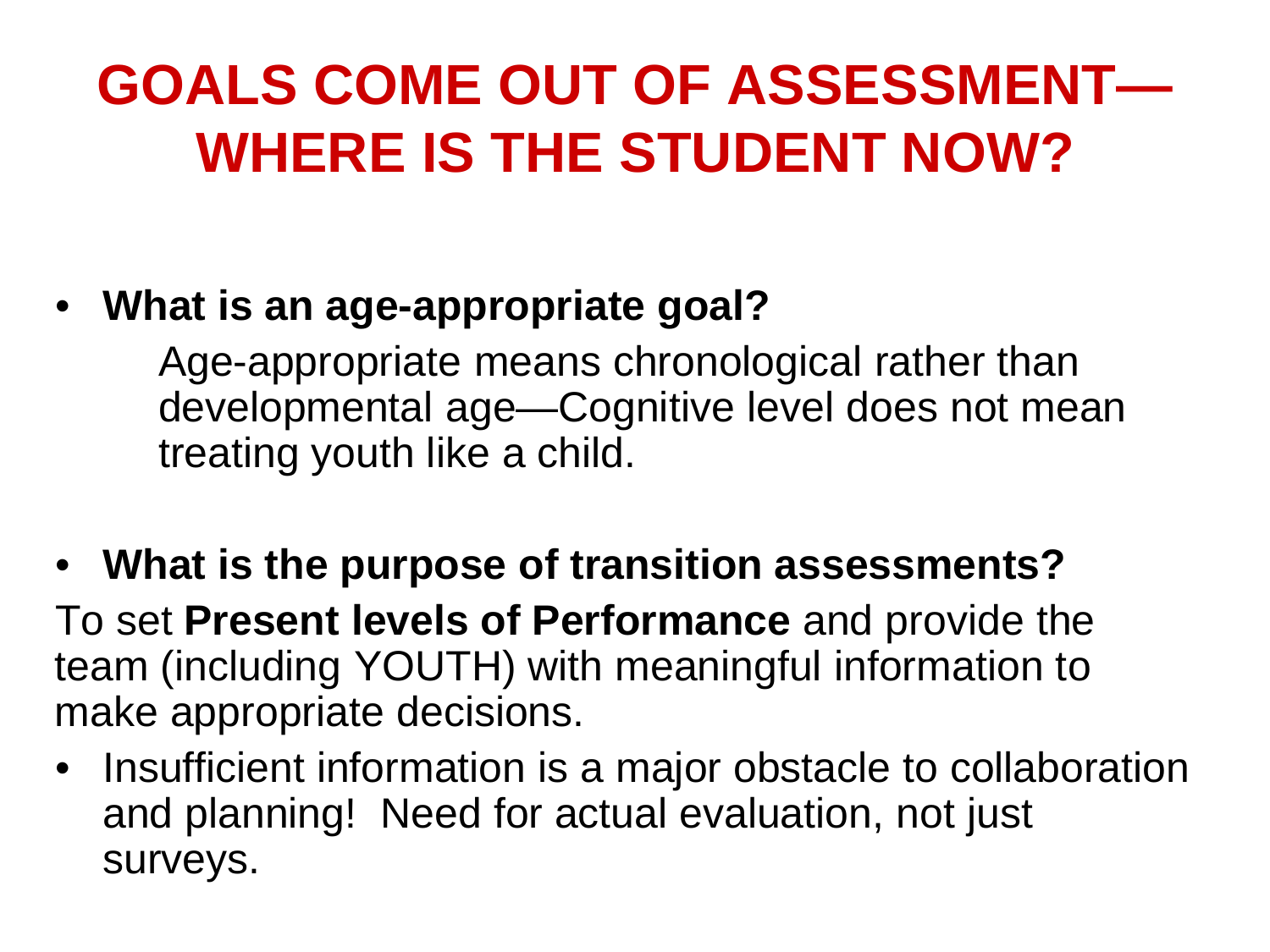#### **WITHOUT GOALS, TRANSITION PLAN BECOMES A TRANSITION TO NOWHERE.**

- ITP inadequate where not based on transition evaluation, contains inadequate transition services, lacks goals that are meaningful, appropriate and measurable.
- Beware the "career exploration" inventories. Can help, but NOT an assessment!
- ITP is a FLEXIBLE roadmap to a destination that matters!

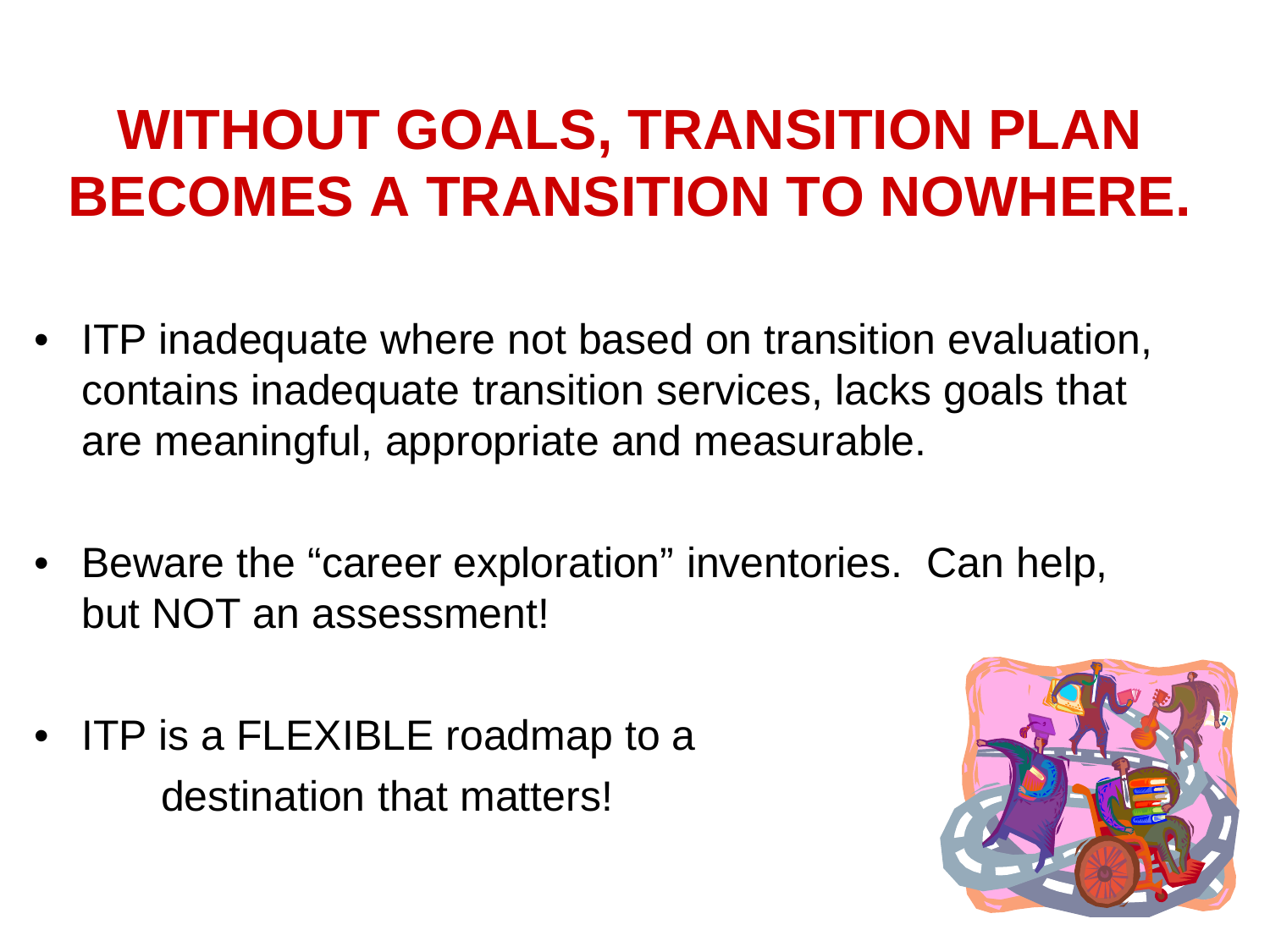### **DON'T RULE OUT COLLEGE: Many new options!**

- Experience-what does it feel like to learn with other adults outside of high school To follow a routine independently? Check out: **THINK COLLEGE** Website
- Adult Connections—Relationships, social engagement, access to typical peers, and other SWD's working on similar goals.
- Process-how do you access learning as an adult? Find help?
- Content-I am interested in art history, computers, theater and want to know more
- Open the door for later down the road—Developmental DELAYS mean late bloomers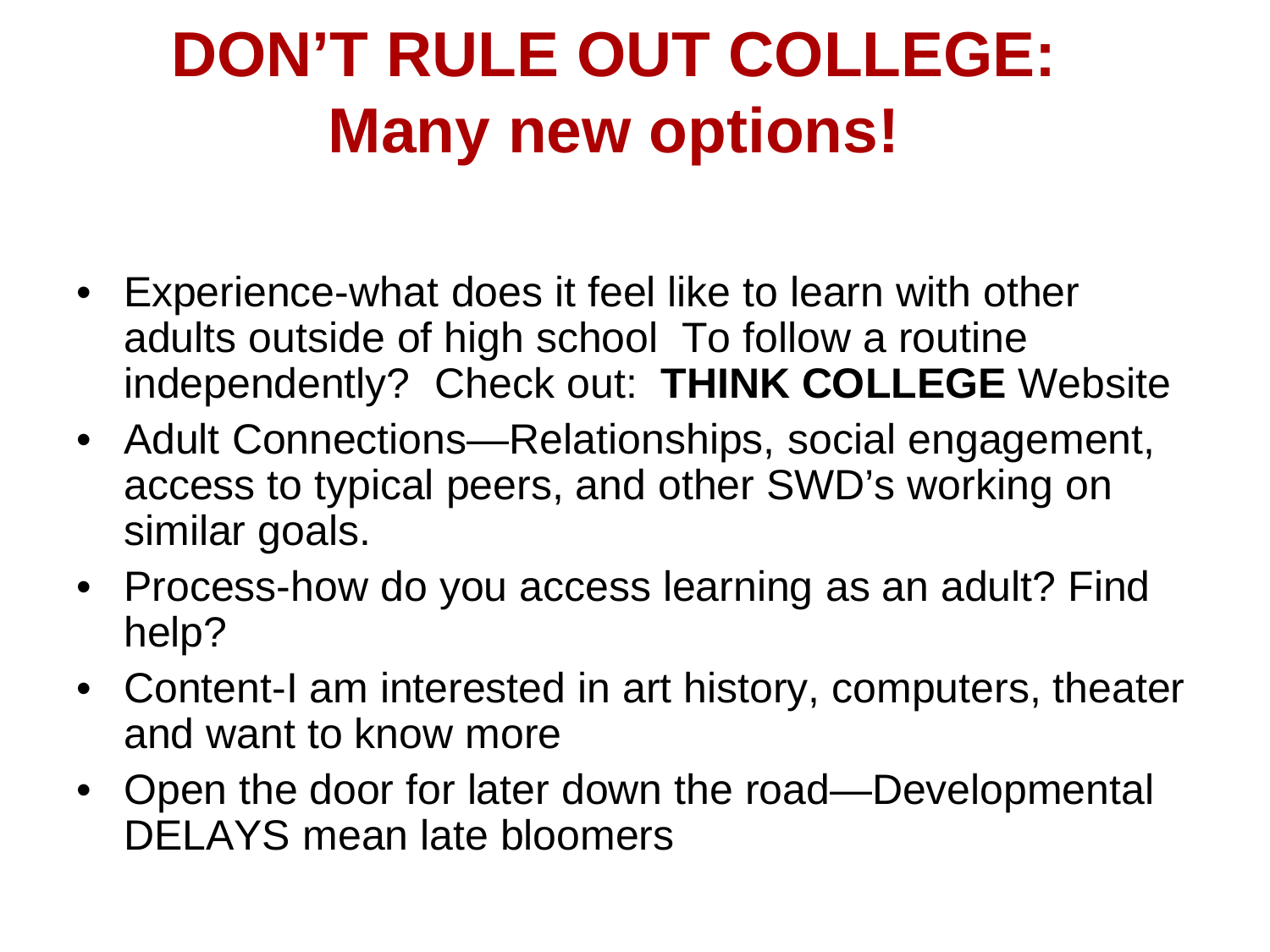#### **KEY INDEPENDENT LIVING GOALS OFTEN LEFT OUT!**

- Registering to vote and learning how to fill out ballot.
- Securing an ID card or Driver's License, Passport.
- Completing a job application
- Sexual Health and Responsibility
- Interacting with Law Enforcement/knowing legal rights
- Using Assistive Technology/equipment independently or knowing how to hire assistants to help with care/equipment
- Creating a "rental resume" to apply for housing
- Creating a letter of introduction for instructors, employers
- Budgeting
- Using a calendaring system
- Connecting with Others/avoiding isolation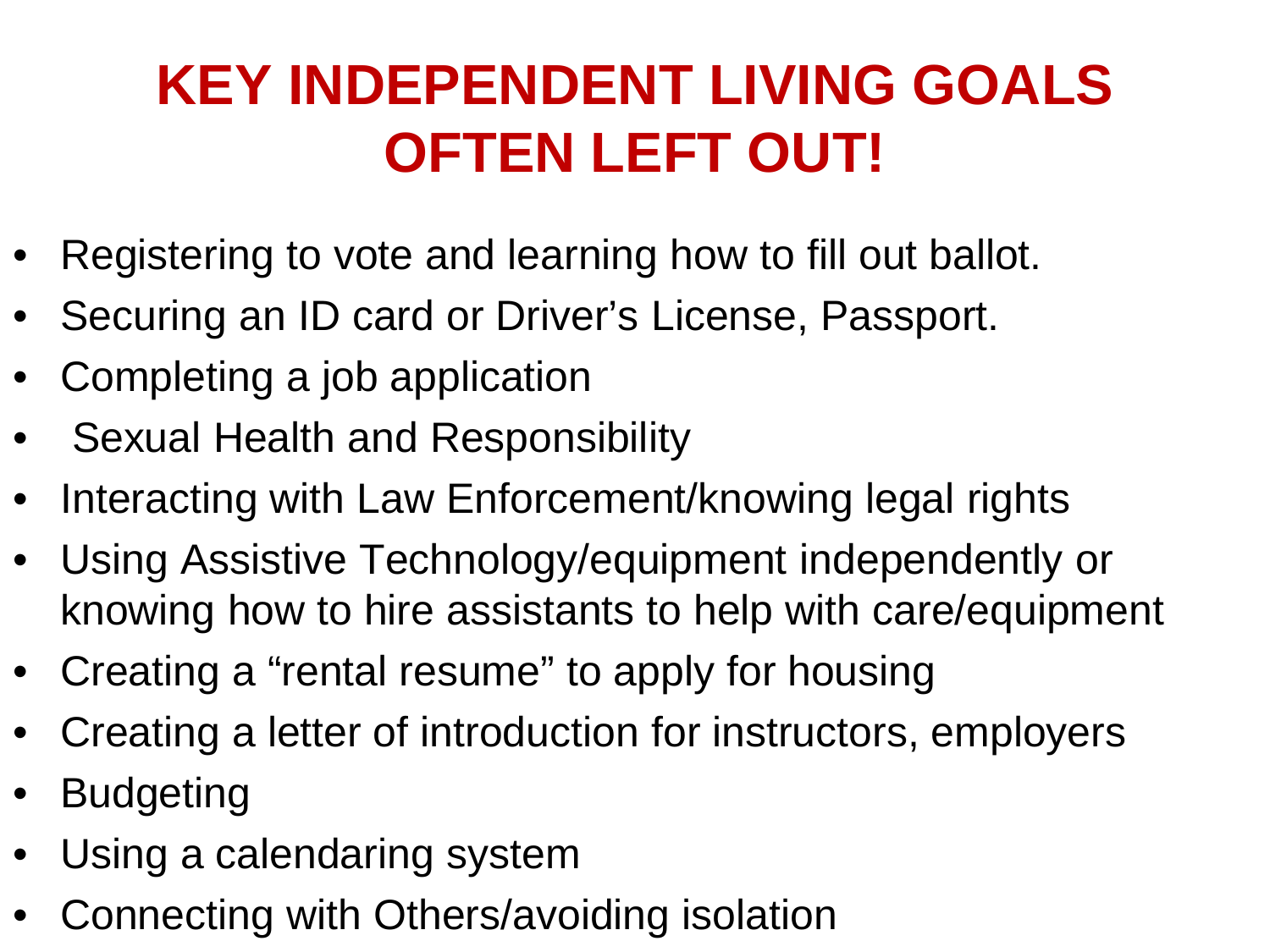#### **EXAMPLES: INDEPENDENT LIVING**

- Many higher functioning students get this left OUT of their ITP. It's critical!
- Example: Independent Living Post-Secondary Goal: Results of the Casey-Ansell Life skills assessment document that Gavin needs to learn how to manage money, budget, and hire a personal assistant so he can live independently
- MPSG: With the help of a Personal Assistant, Gavin will live independently in a dormitory setting at college.
- IEP goals: Gavin will create a monthly budget that is realistic based on his SSI estimate; Gavin will conduct mock interviews with prospective attendants using a checklist developed with his special ed teacher based on what kind of helper works best for him.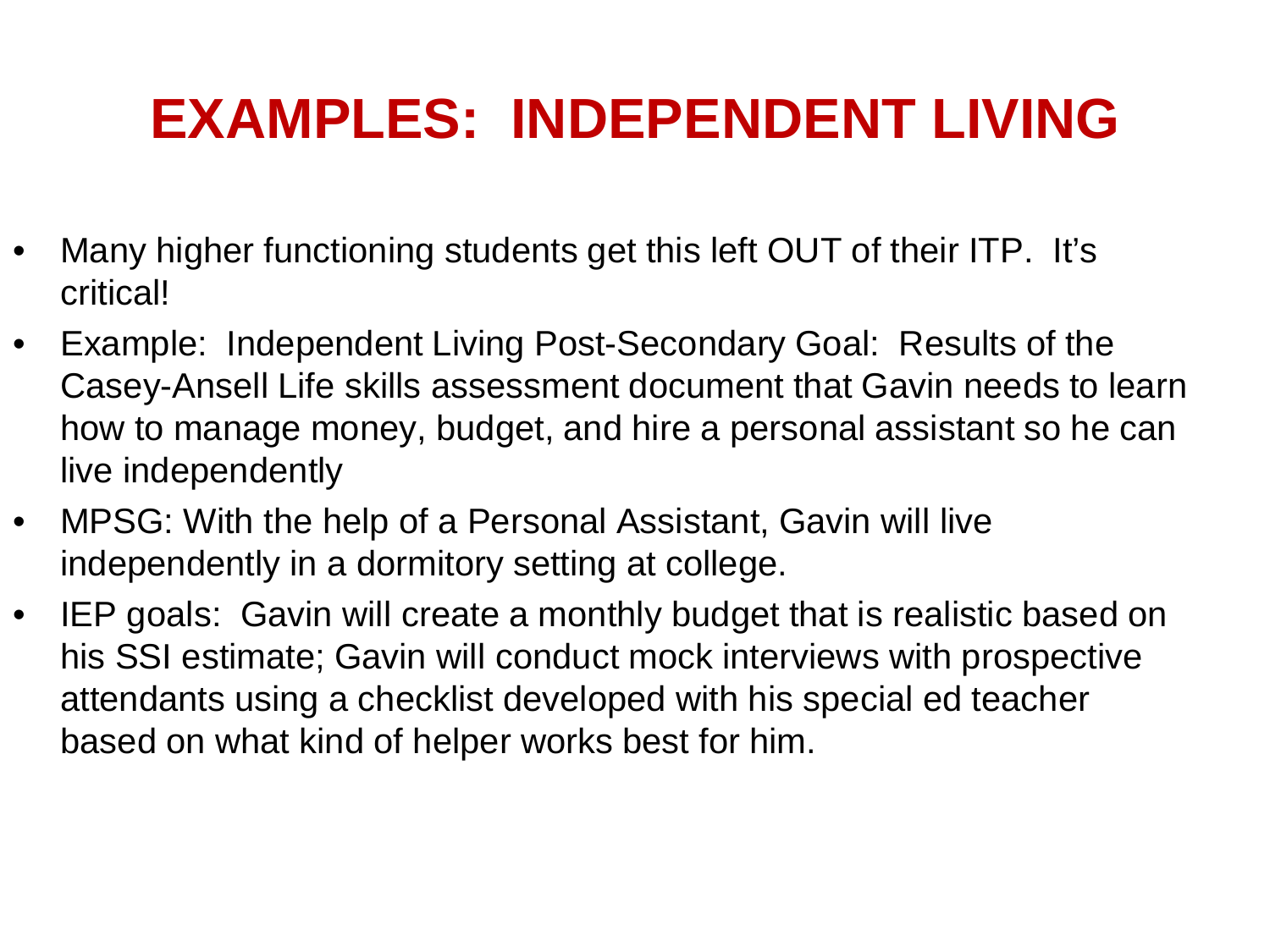#### **SOUNDS NICE, BUT WE ALL KNOW HOW TEENAGERS ARE…**

Just because it's HARD does not mean we GIVE UP.

Goal must always be to increase participation FROM a present level TO a higher level!

- Students who can't explain why they have an IEP need to learn this.
- Students who resist help need to learn how to accept it.
- Can't run their own IEP meeting? GOAL for next year.



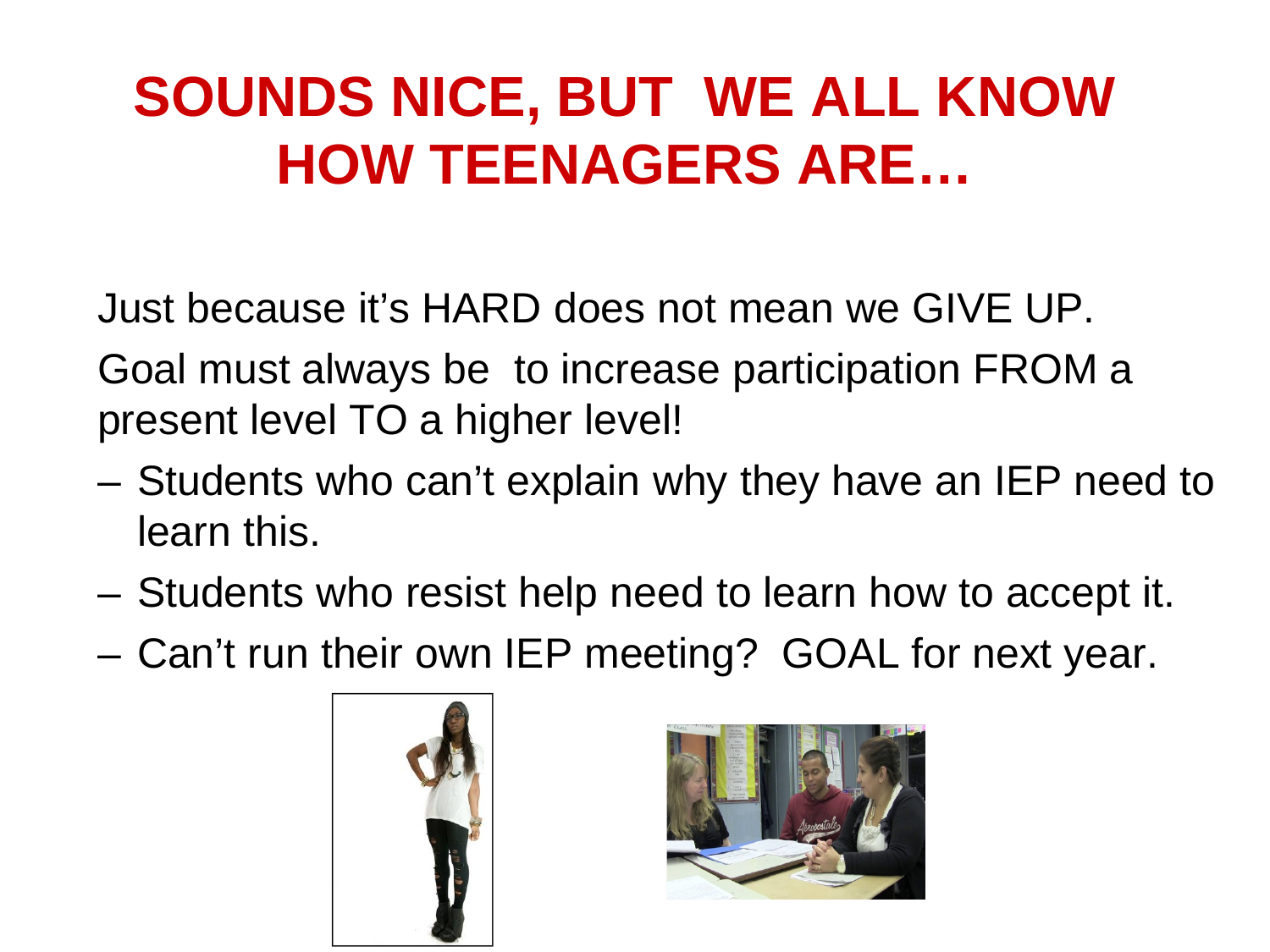#### **SOUNDS NICE, BUT WE ALL KNOW HOW TEENAGERS ARE…**

Dealing with Student Resistance--Ideas to Consider:

- Case Manager: Pre- IEP interview (could be YouTube video). Extra credit opportunity.
- Skype them in for 10 minutes this year, 30 next year, in person by 18…
- Written statement to team-what's working. What isn't.
- Video/picture of student doing what she loves
- Student work products (art, report, recent success)
- Ask: Can student explain disability? It's impact on them? What accommodations/supports work for them?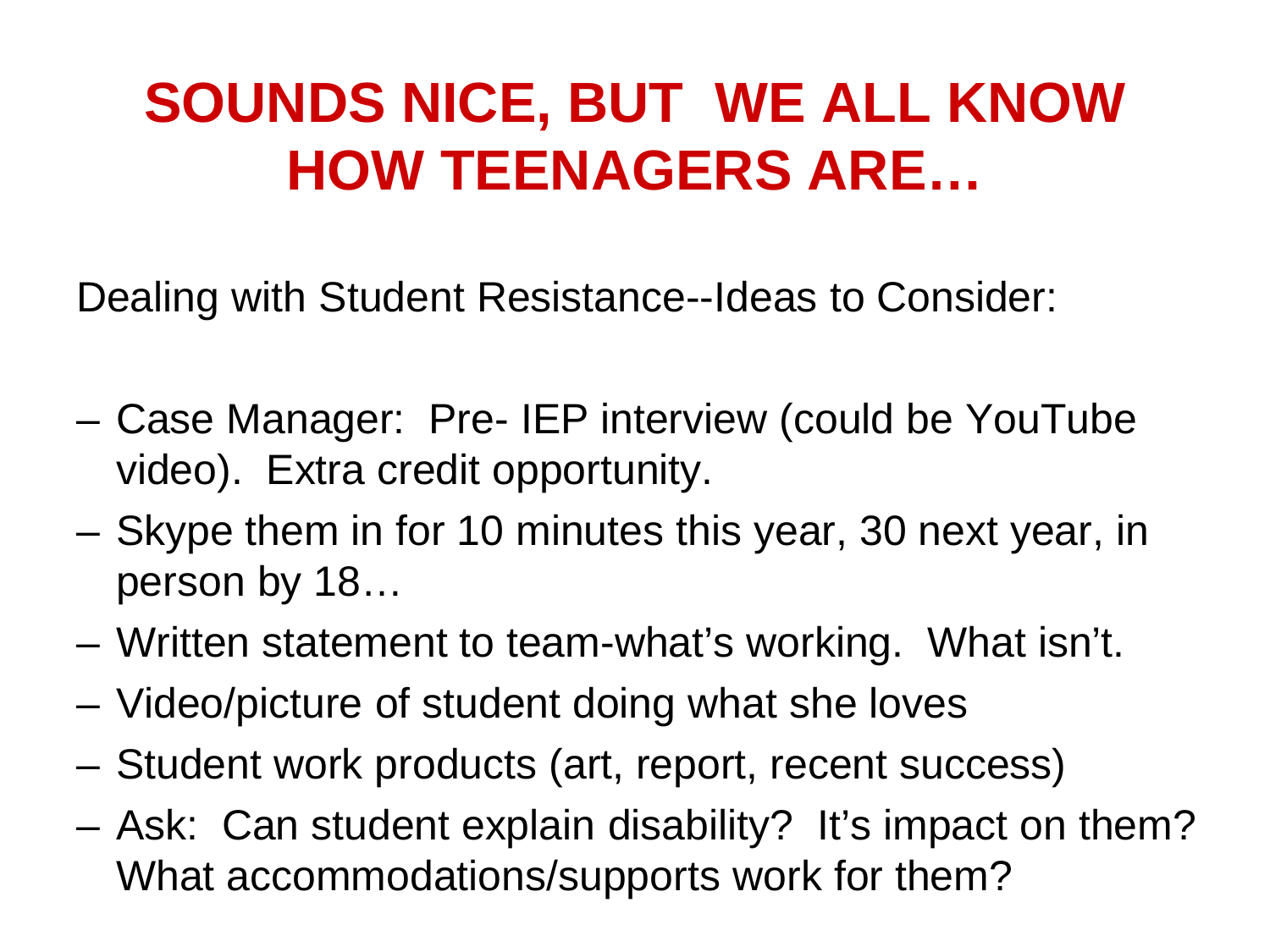#### **SOUNDS NICE, BUT WE ALL KNOW HOW TEENAGERS ARE…**

Explore opportunities to Increase Self Advocacy:

- Yo! Disabled and Proud
- Disability Pride, History, Awareness
- Autistic Self Advocacy network, NAMI, other Support and Advocacy Groups.
- Movies, books, articles on successful adults with disabilities.
- Just keep trying—opportunity to see options is key!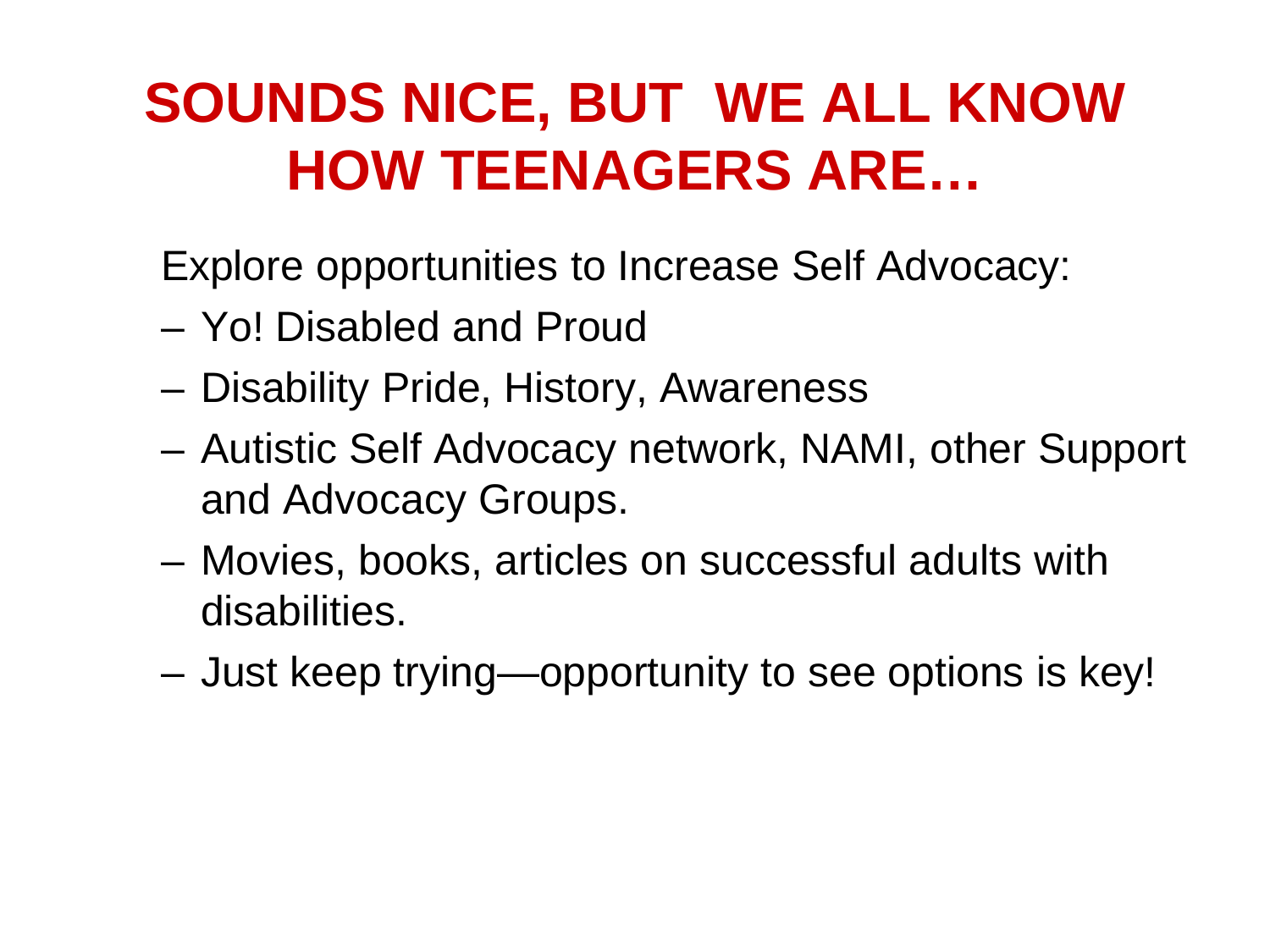### **CONNECTIONS/INTERAGENCY COLLABORATION MATTERS!**

- Once a student receives a regular diploma or turns age 22 (or ends that school year), the school district has no responsibility. Don't let this turn into a "cliff" student (and family) falls off. Build bridges.
- Critical to coordinate interagency services as early as possible
- Look to Regional Center, Independent Living Centers, County Foster Care/AB 12), Department of Rehabilitation, and College Disabled Students Programs for services and supports. Invite agencies to transition IEP's.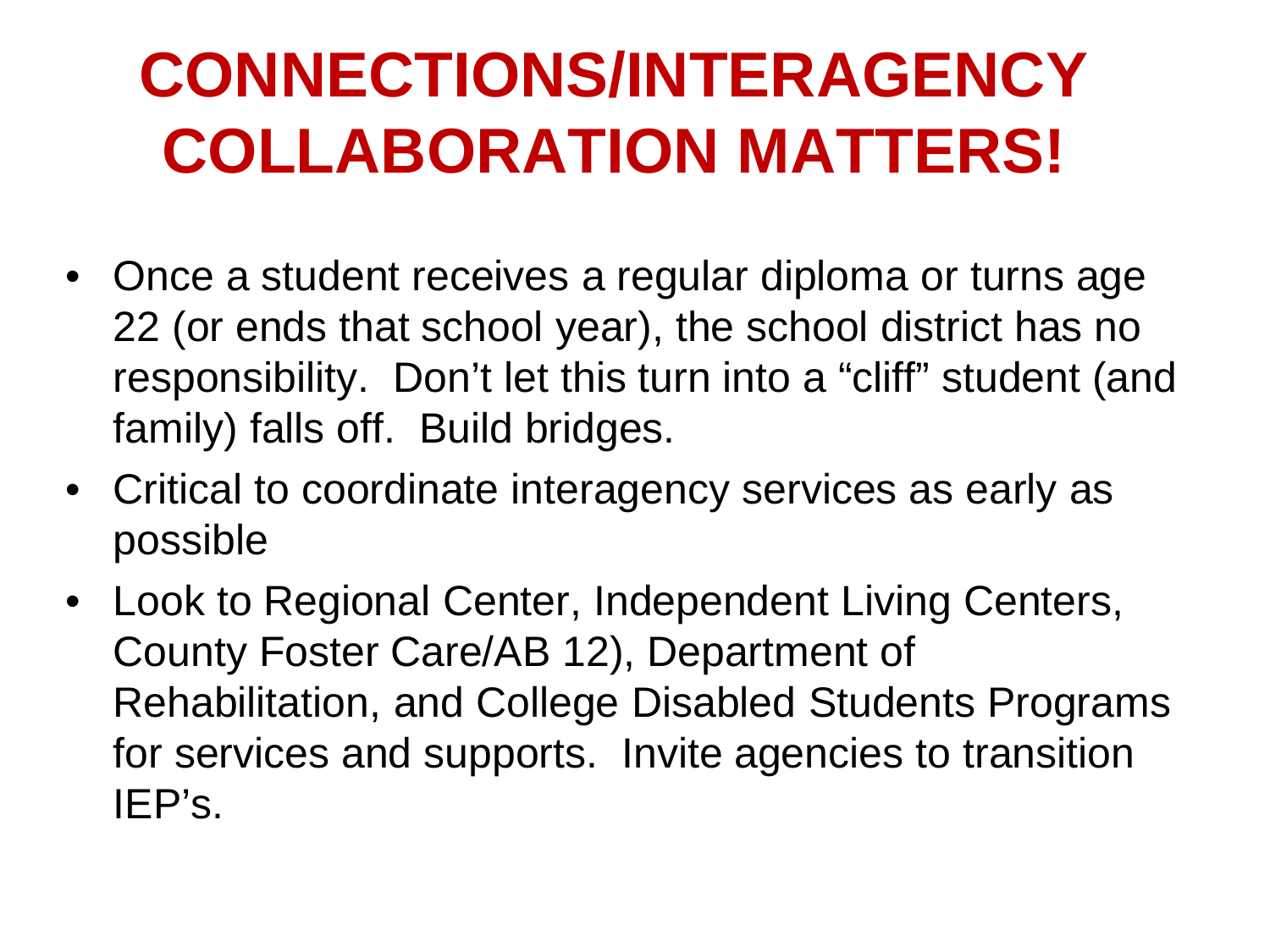#### **OTHER REQUIRED STEPS ALONG PATH TO IEP EXIT: SUMMARY OF PERFORMANCE?**

- Part 1: Background information
- Part 2: Student's postsecondary goals
- Part 3: Academic and functional performance Describes accommodations/modifications
- Part 4: Recommendations to assist goals
- Part 5: Student input (recommended)
- Note: This is NOT an assessment. However, in most cases, to access DSP services in college, recent (No more than 3 years) assessment is required. Pay attention to when last triannual will be due—don't waive assessment!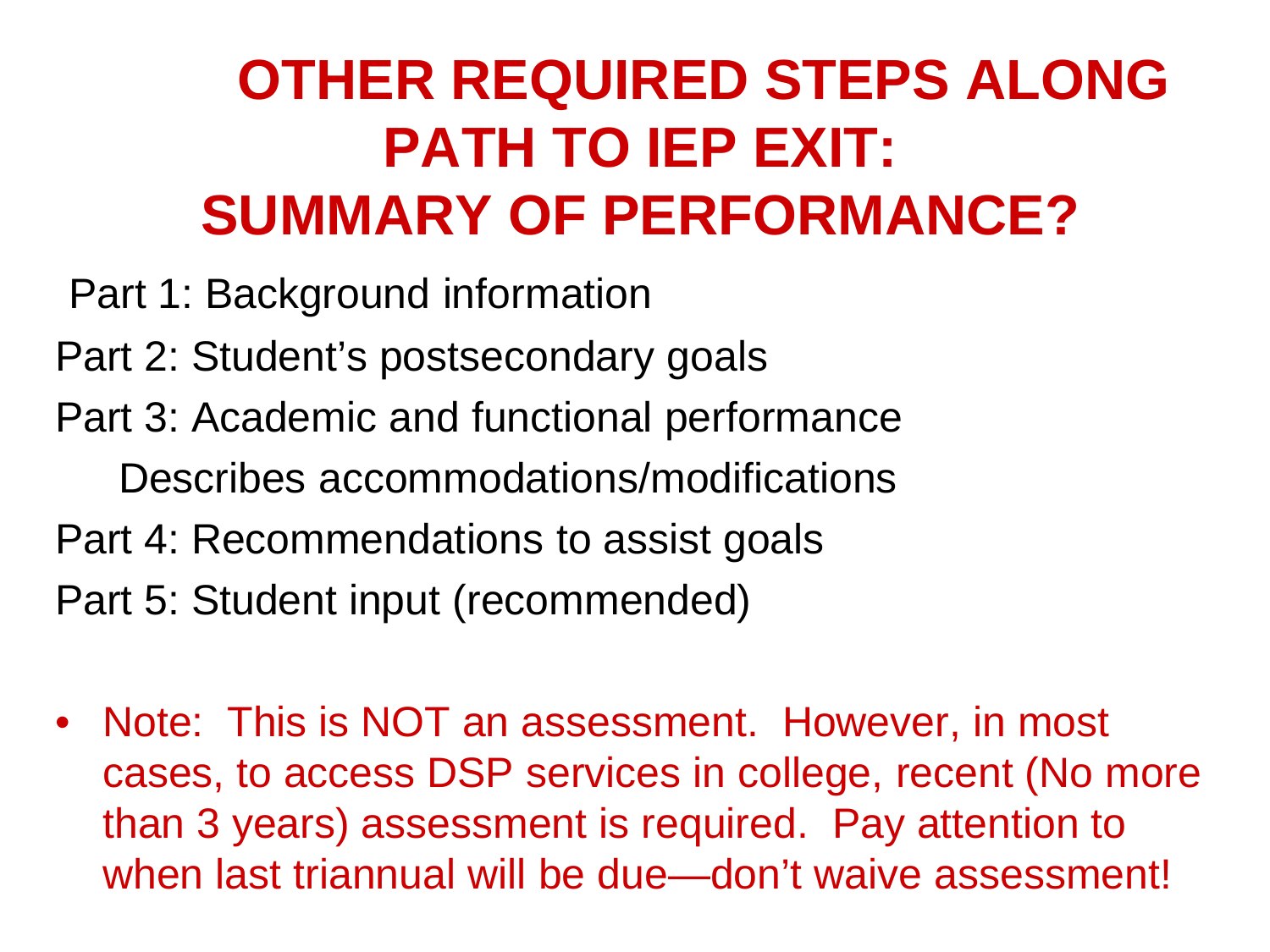### **WHAT IS A SUMMARY OF PERFORMANCE?**

The purpose of the summary is to provide the student with a document that will help establish eligibility for reasonable accommodations and supports in postschool settings. It is also useful for the Vocational Rehabilitation Comprehensive Assessment process.

**It is NOT an assessment in itself!**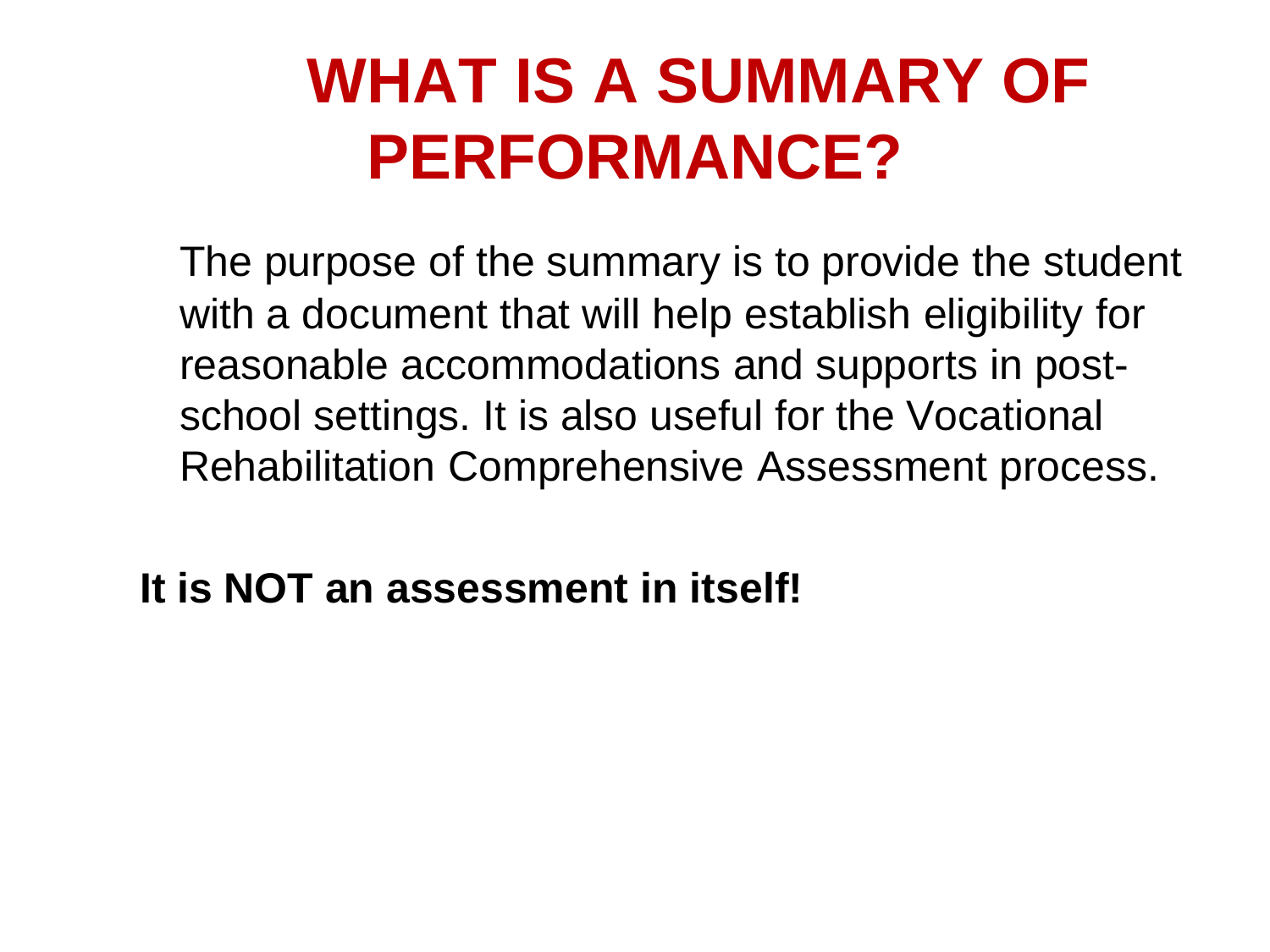# So what does this all LOOK like?

- Gavin's Plan
- MPSG leads to IEP goals and to IEP transition related activities that can be monitored, measured and are adaptable
- Gavin is at the CENTER of the plan!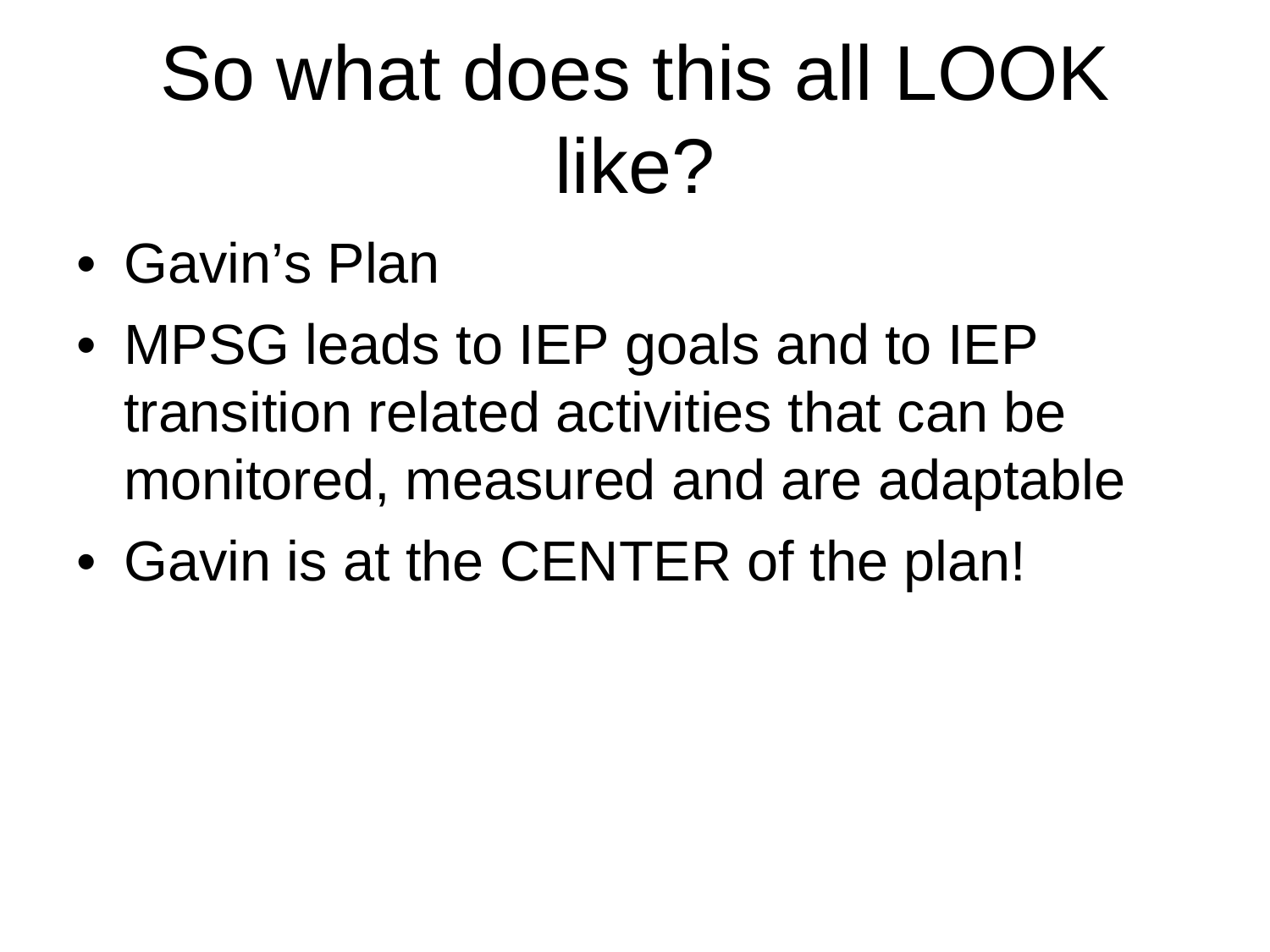| Transition Activities/Services (including<br>activities that link the student to adult<br>services) | Responsible Individual/<br><b>Describe Responsibilities</b>                                                                                                                                                                                                                                                   | Date to be<br>Completed |
|-----------------------------------------------------------------------------------------------------|---------------------------------------------------------------------------------------------------------------------------------------------------------------------------------------------------------------------------------------------------------------------------------------------------------------|-------------------------|
| Instruction                                                                                         | <b>PARENTS, SPED Teacher, Workability Staff</b><br>Gavin will increase his use of assistive technologies<br>(voice to text, calendaring with reminders, skype)<br>and practice independent living skills (e.g., doing<br>laundry, meal preparation, budgeting, using assistive<br>technologies for movement). | 05/2016                 |
| <b>Related Services</b>                                                                             | With the help of his parents and Special Education<br>teacher, Gavin will research Personal Assistants<br>available in the area of his chosen postsecondary<br>school, and begin to interview potential personal<br>assistants.                                                                               | 06/2016                 |
| <b>Community Experiences</b>                                                                        | Gavin will tour his chosen dormitory, and (with the<br>help of his parents) map out accessible routes<br>through campus (e.g., from the dorm to class<br>buildings).                                                                                                                                          | 05/2016                 |
| Employment                                                                                          | Considered, but not appropriate at this time                                                                                                                                                                                                                                                                  |                         |
| <b>Daily Living Skills</b>                                                                          | With the help of the Special Educator, Gavin will<br>create a list of ways his disability impacts his daily<br>living, and practice/develop strategies to help him<br>overcome each impact.                                                                                                                   | 05/2016                 |
| <b>Adult Living</b>                                                                                 | Gavin will participate in one to two community events 09/2016<br>in the area in which his postsecondary school is<br>located prior to the start of college.                                                                                                                                                   |                         |
| <b>OTHER</b>                                                                                        | Gavin will contact his doctor to get a referral to a<br>therapist in the area of his postsecondary school.                                                                                                                                                                                                    | 05/2016                 |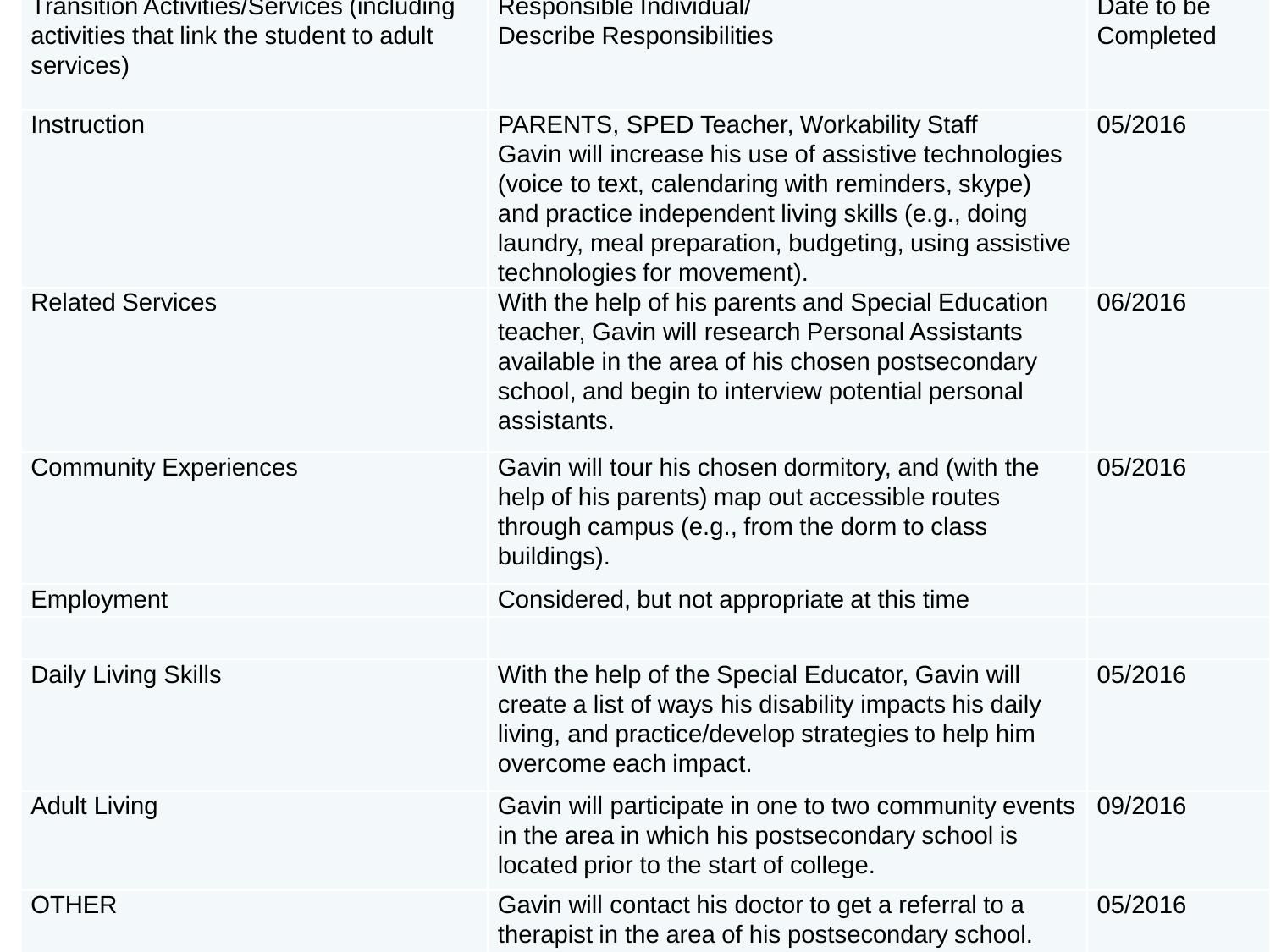### **DOCUMENTING DISABILITY FOR EMPLOYMENT/EDUCATION**

- In testing (SAT, ACT, AP exams) education, student must request and document need for accommodation most schools assist but ASK no later than end of sophomore year
- Same in employment context, but applicant must balance risks of disclosure in employment context with benefits. Great Goal Area! If, When and How should I disclose my disability?
- NOTE: Triannuals in high school really matter for this reason. Records review is easier, but may not be adequate.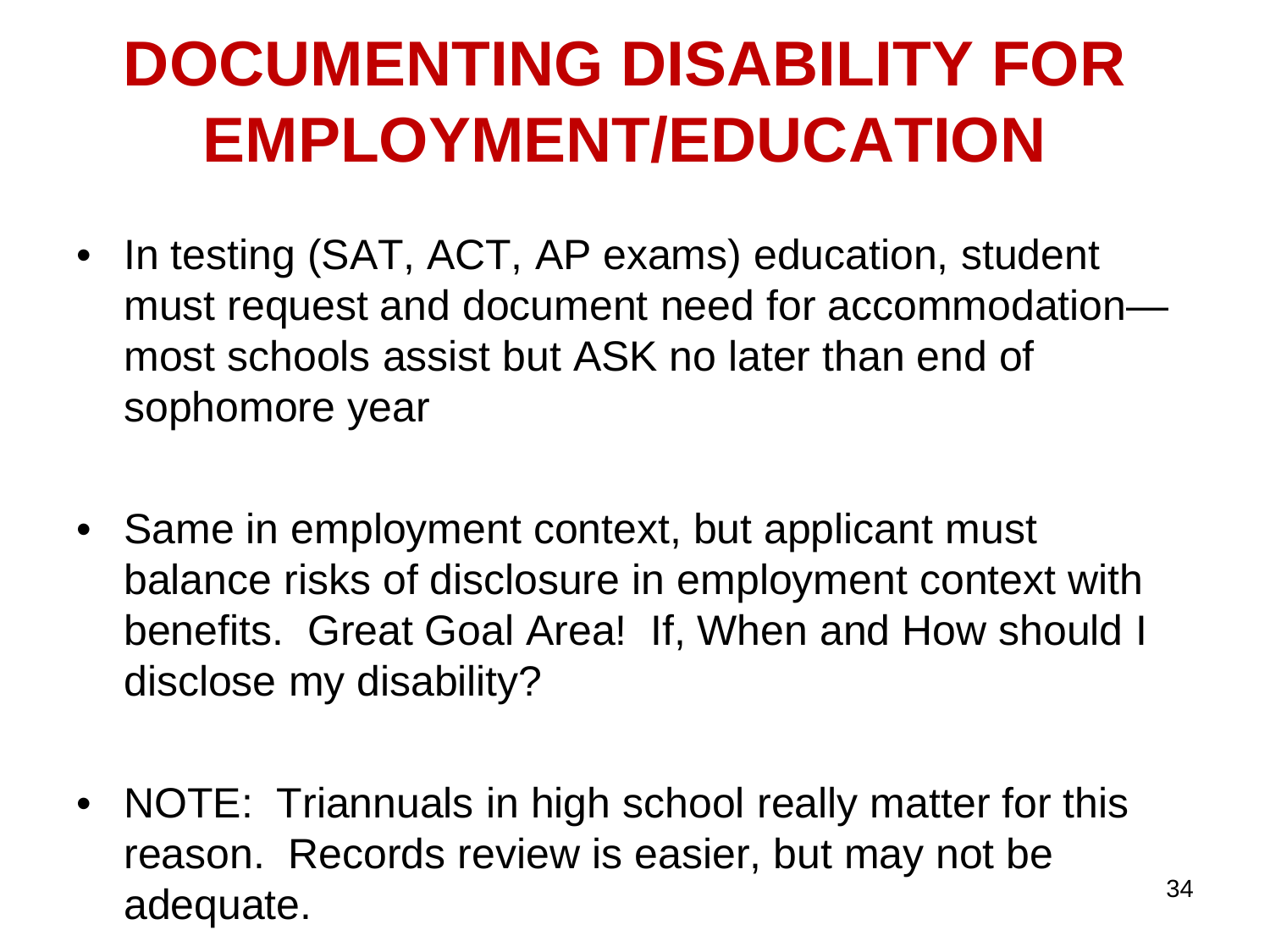### **CRITERIA FOR ELIGIBILITY FOR COLLEGE ACCOMMODATIONS**

- Must have up-to-date evaluation (generally not more than 3 years old—senior year is ideal)
- IEP or 504 plan may be insufficient—need ASSESSMENTS and/or Medical/Psychiatric REPORTS
- Special education/Section 504 eligibility helps not legally essential, but in practice, often critical!
- Evaluation must be by qualified professional
- Must show impairment in comparison to average population
- Must link need for accommodation to impairment
- Suggestion: Request any and all records by April of Senior/final year of public school.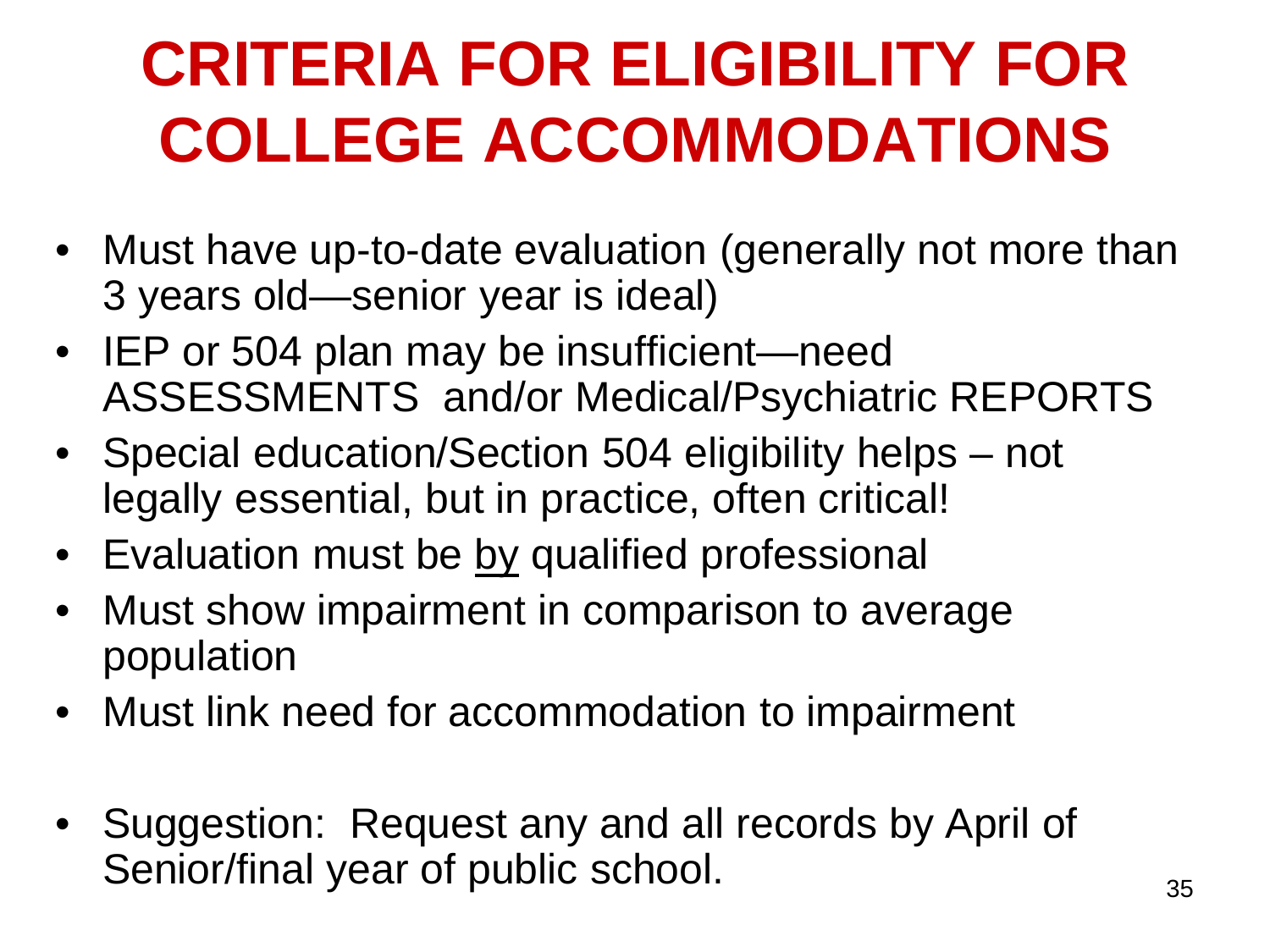### **INTERAGENCY COLLABORATION**

- Consider steps for applying and determining eligibility
- Assistance with securing enrollment
- Plan for effective use
- Examples: Center for Independent Living, Department of Rehabilitation, Center for Assistive Technology, County Mental Health, Social Security Admin, Adult Assisted Living Program…
- The school district is charged with making linkages to other agencies when needed.
- New Program: DOR YOUTH
- <https://www.dor.ca.gov/Home/StudentsandYouth>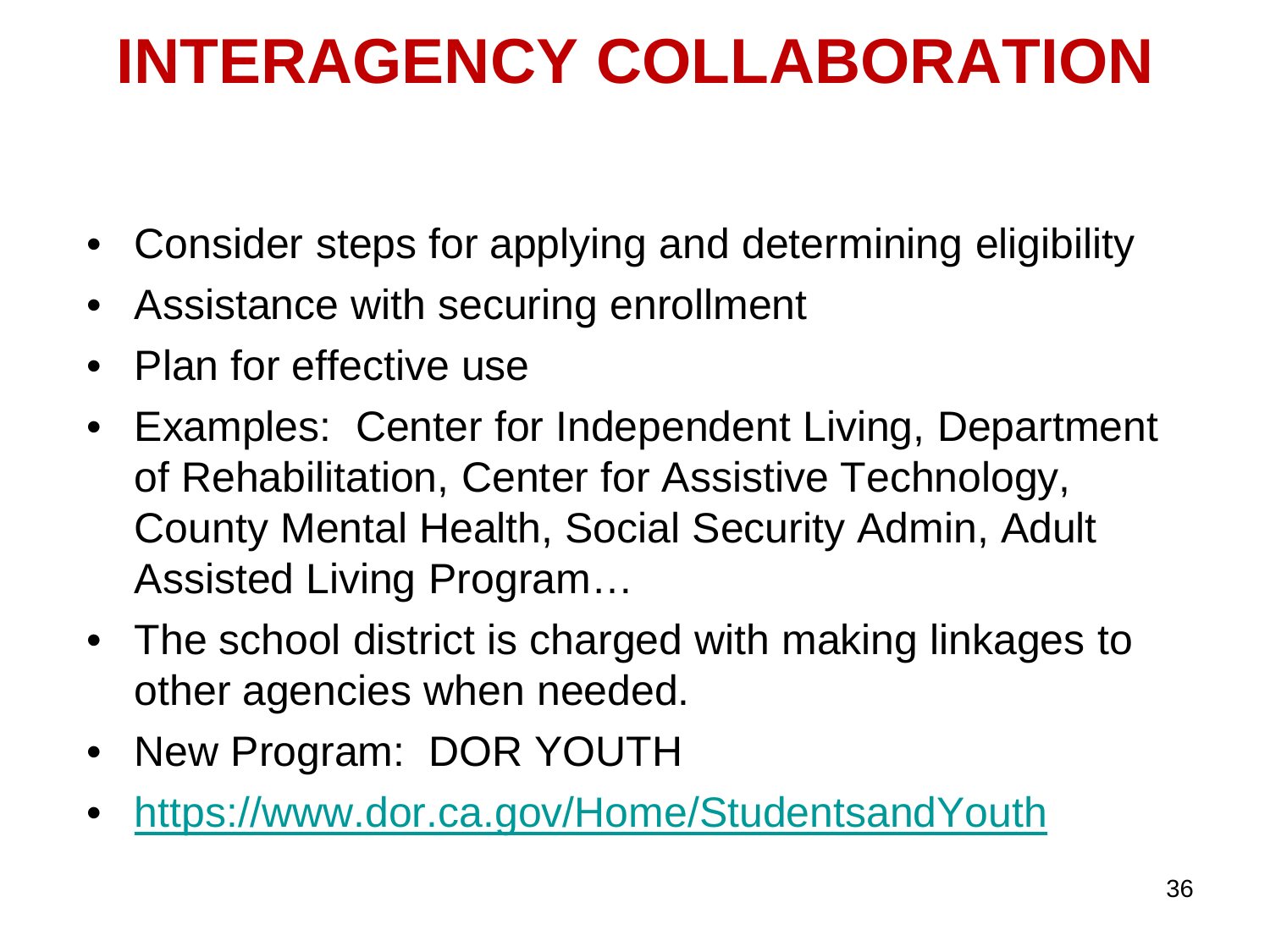### **FOR STUDENTS WITH COGNITIVE OR FUNCTIONAL DISABILITIES**

- Don't rule out college or training—but emphasize PREPARATION and SUPPORT
- If Student will need adult support/assistance long term, plan should STILL be to increase connectedness, community participation, independent decision making
- Ask: What MATTERS to this student? What experiences, subjects, activities light them up?
- Plan: If parent/aide not in the picture, HOW will we make sure caregivers/support staff in new settings understand what pleasure, distress, pain, sadness look like, and what training is needed to ensure this?
- Focus on inclusion in community, participation in full life.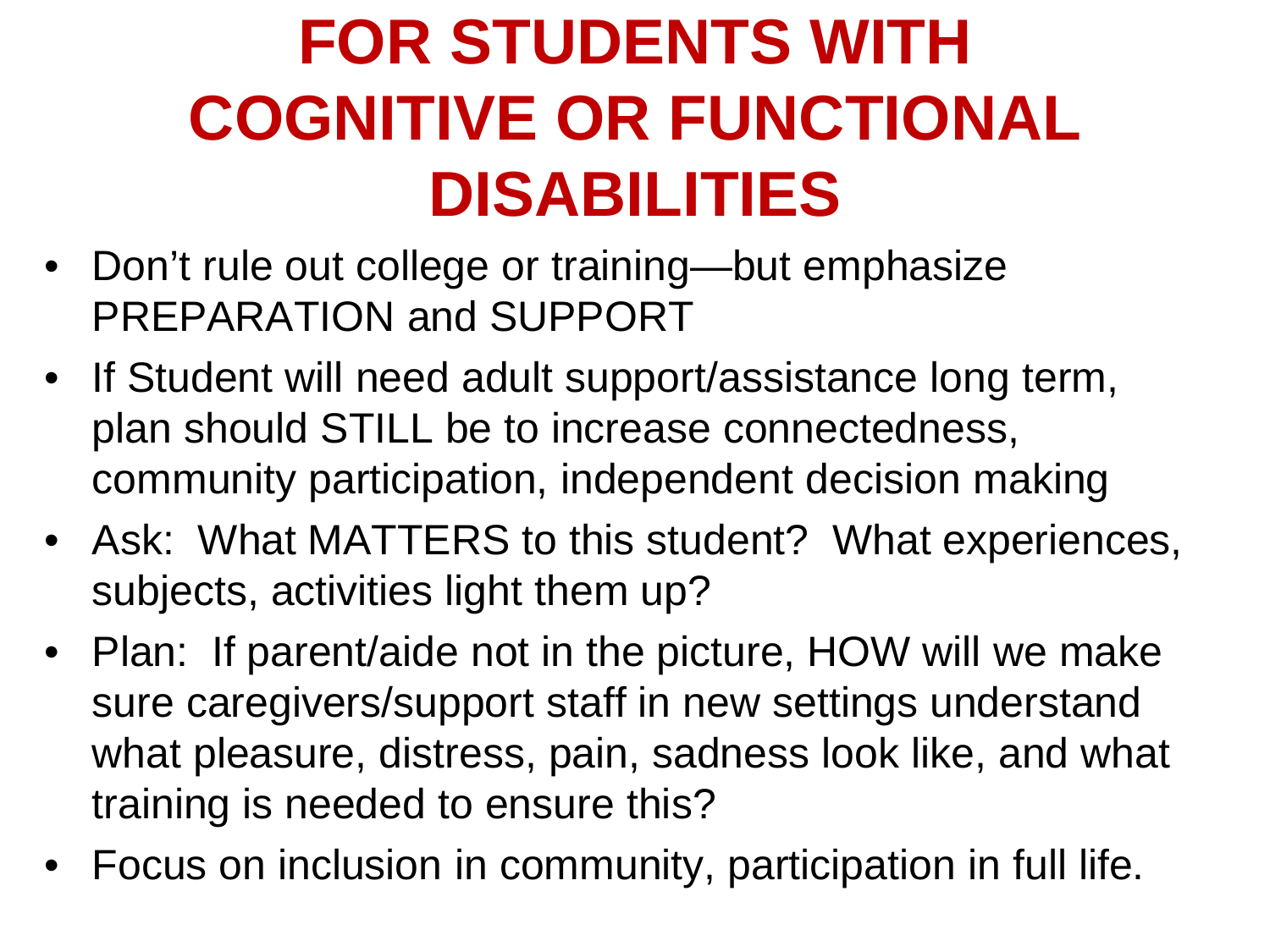### **FOR STUDENTS WITH MENTAL HEALTH NEEDS**

- Transitioning to new therapists, psychiatrists, support is difficult. Begin planning for that at least six months in advance.
- Goal possible around how to know if therapist is good fit for them
- Knowing what medications, side effects, refill requirements are is critical goal.
- Self Regulation—knowing when to drop classes, take breaks, read warning signs is key.
- Teaching student to identify and access care is essential!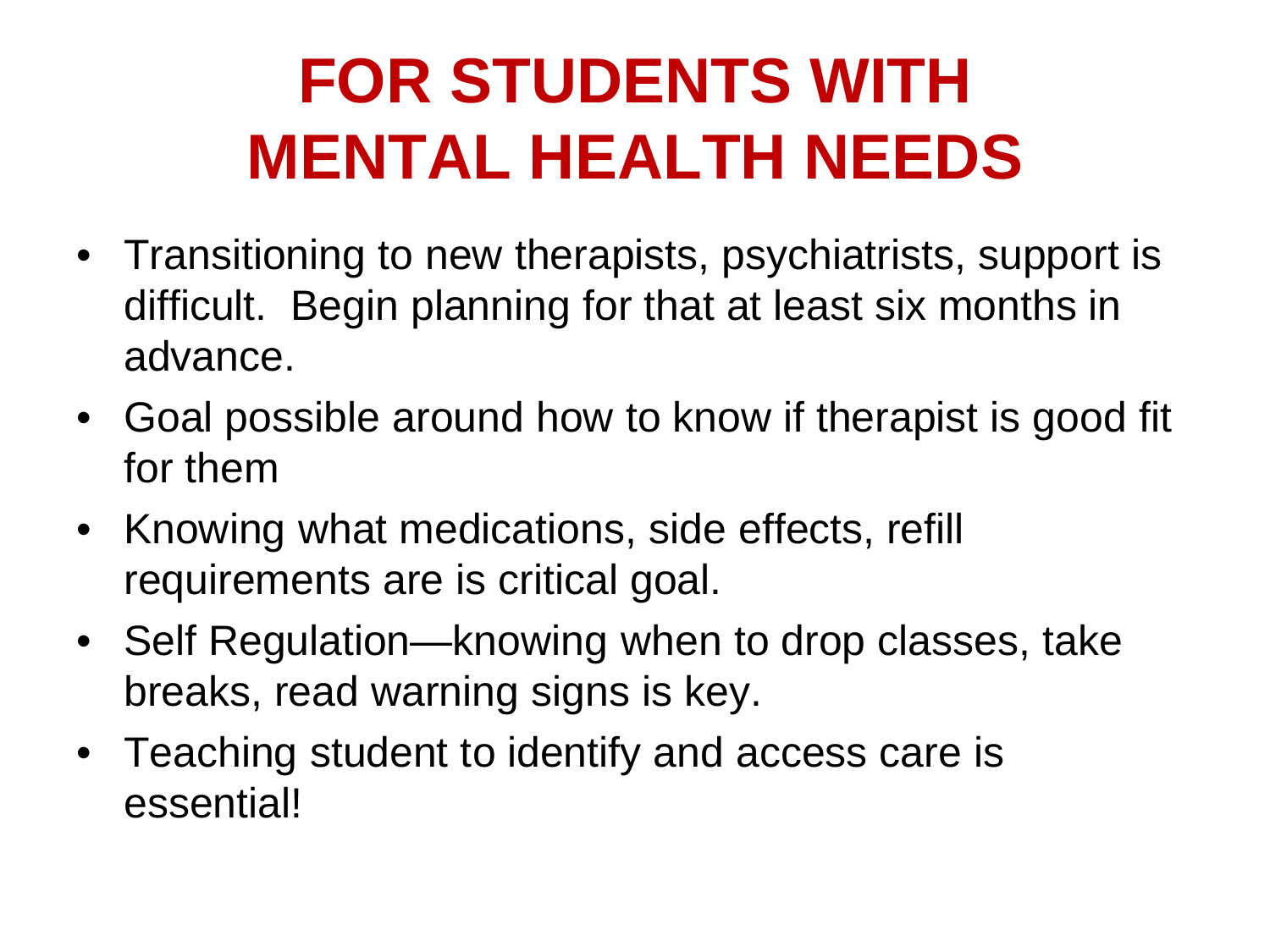### **WHAT CAN ADULTS DO TO HELP?**

- Help youth make doctor appointments, learn to calendar
- Provide incremental independence opportunities
- Ensure youth understands his/her disability, and can explain it to others
- Make sure student understands LEGAL **rights** and **responsibilities**
- Encourage youth to USE accommodations.
- Create Portfolio—letter of intro, list of accommodations that work, a list of skills, strengths, interests, letters of recommendation, resume.

Practice! Visit DSP offices with student but let them lead. Colleges want direct contact with students, and will not share information without student permission (and prefer NOT to in most cases).

- Audit a college lecture, and prep student for expectations for behavior/engagement.
- Consider when and whether to step in, and use person centered approaches to planning
- Avoid "rescue mode, use "coaching" model
- Create simulations of interviews, conflicts, etc.

#### **Always, always—a plan B (C, D...)**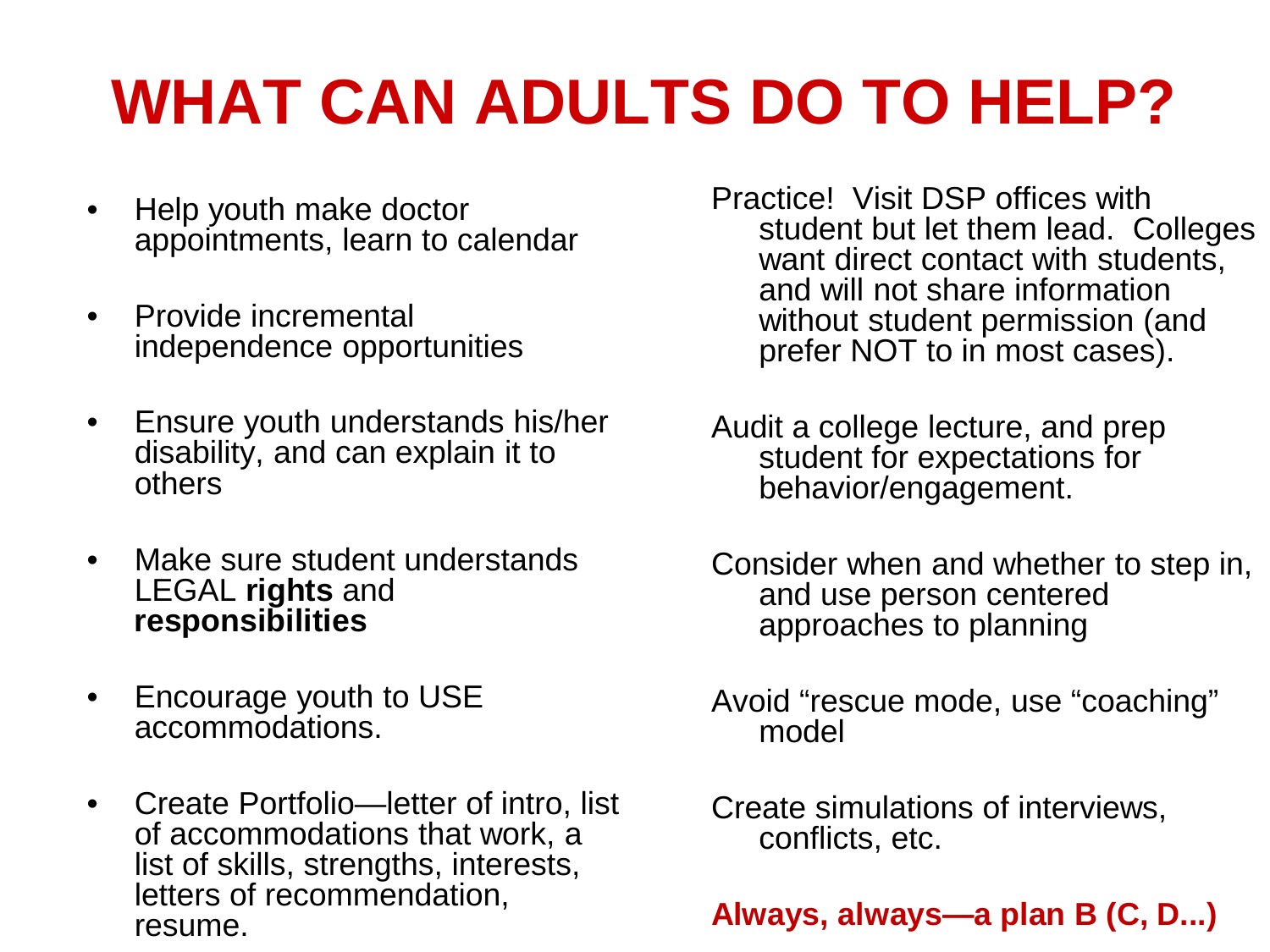## **EFFECTIVE PARTNERSHIP WITH STUDENT AND SCHOOL**

- Families provide critical relevant information!
- Participate in the process— listen, question, collaborate and challenge on high stakes issues
- Negotiate in good will—<br>follow through on your end, ask what you can do to support teachers, staff.
- Remind team of who this youth IS and what he CAN do. Strengths based!
- Share/What am I most worried about?
- Is there something I can recommend?
- If your child cannot participate in meeting, speak to their dreams and interests—bring them in in any way possible.
- Bring in concrete examples of strengths and challenges to help team understand.
- Know when to step back!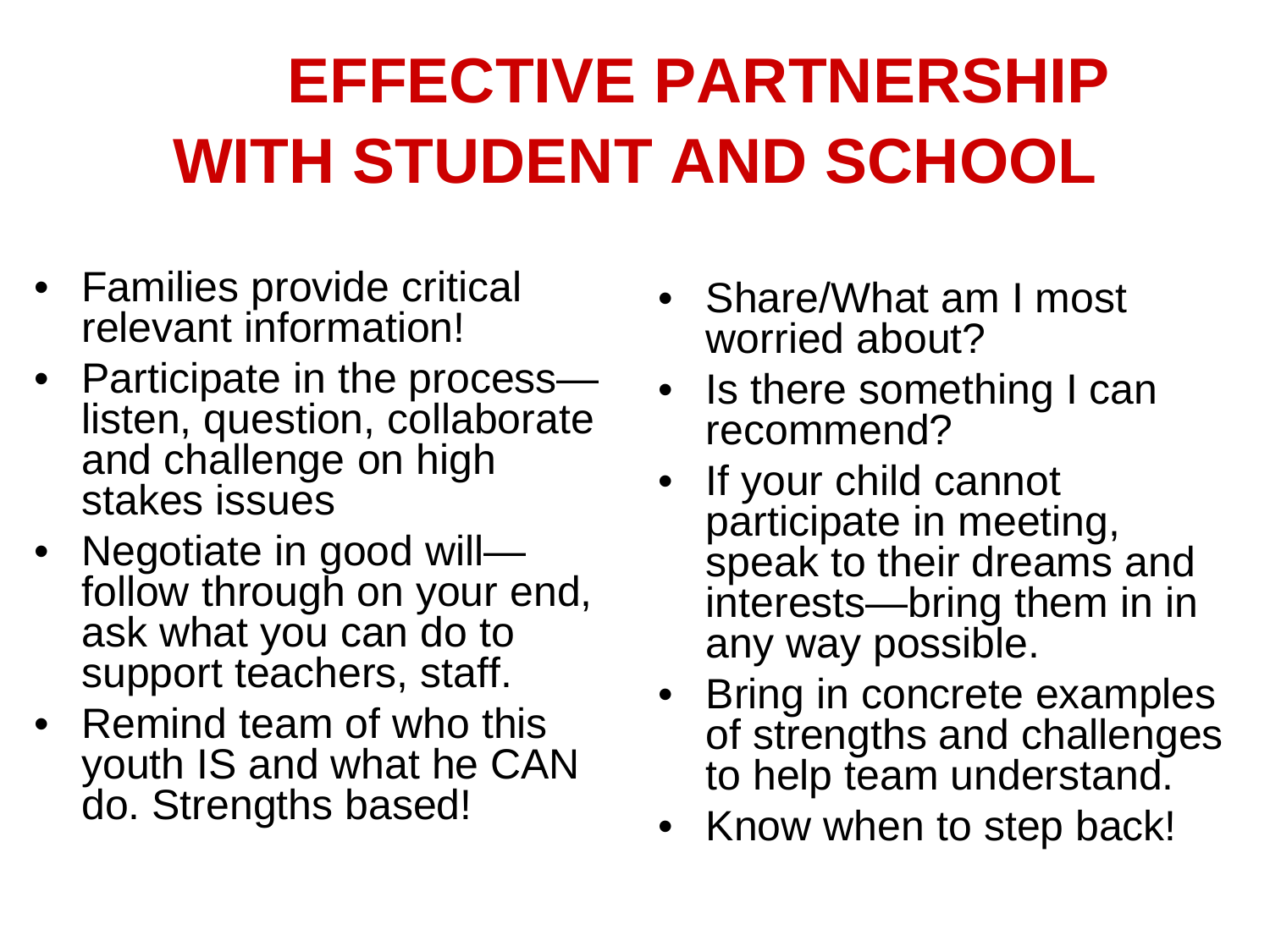### **SO WE HAVE A PLAN… WHAT'S NEXT?**

- We monitor the plan—is it working? Does it need changing? Are there implementation problems?
- We gather data—how can we know if plan is working without information?
- We focus on self advocacy in all we do—student led, student centered
- Advocacy matters—how WILL we teach student these skills? IEP goals?
- **TIP**: Call IEP meeting to focus ONLY on transition plan!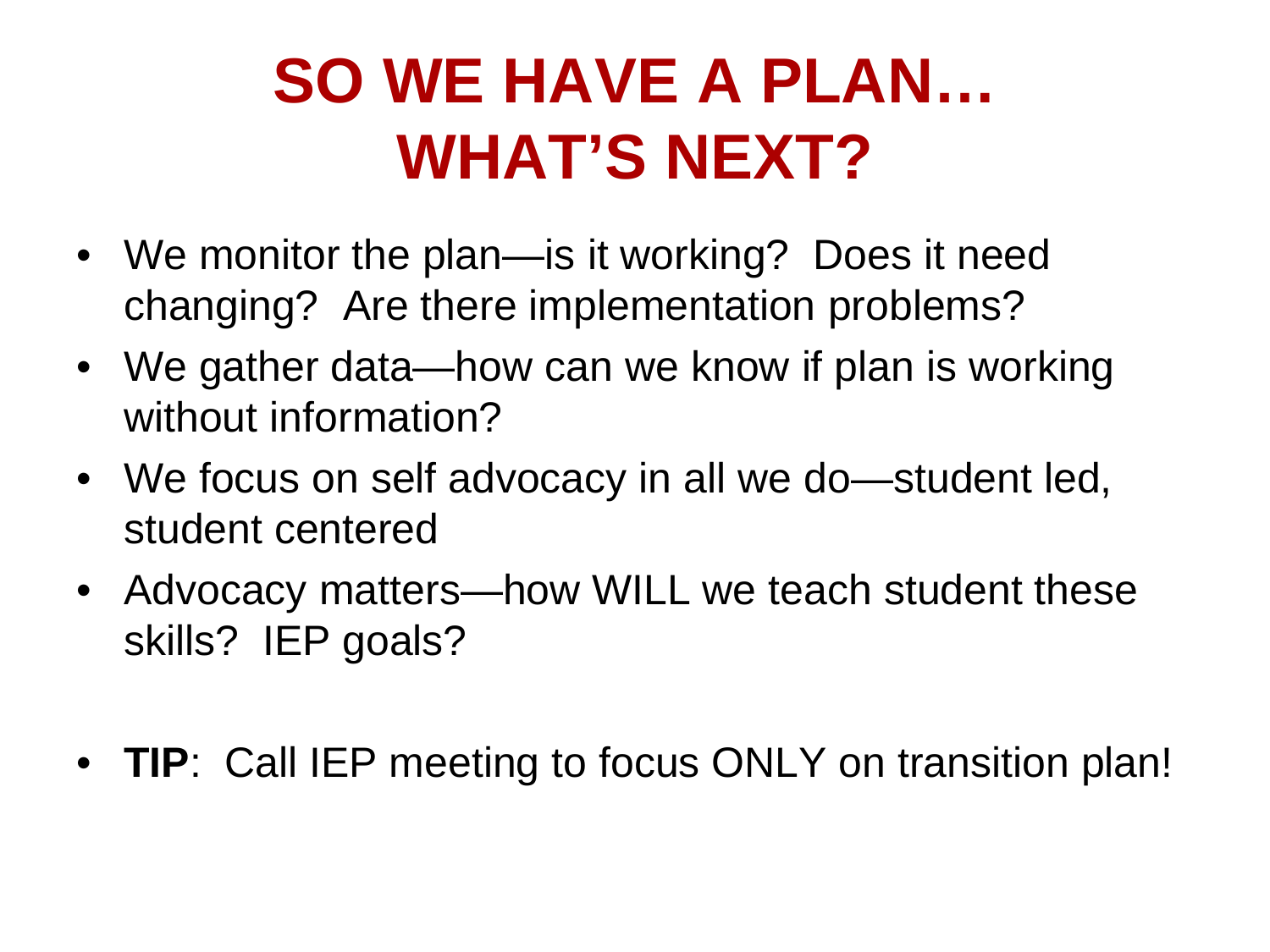### **FINAL REMARKS**

- Transition Planning should start early
- Plan must be Person/Strength Centered
- Plan must link activities, classes and learning at school to post secondary goals—education is more than a formal degree. It's a GATEWAY.
- Parents are critical partners in the process
- Students should be increasingly in the driver's seat from 16 on.
- Interagency collaboration is key AND HARD.
- Plan for dreams but offer reality checks—we all learn to live within our own limits.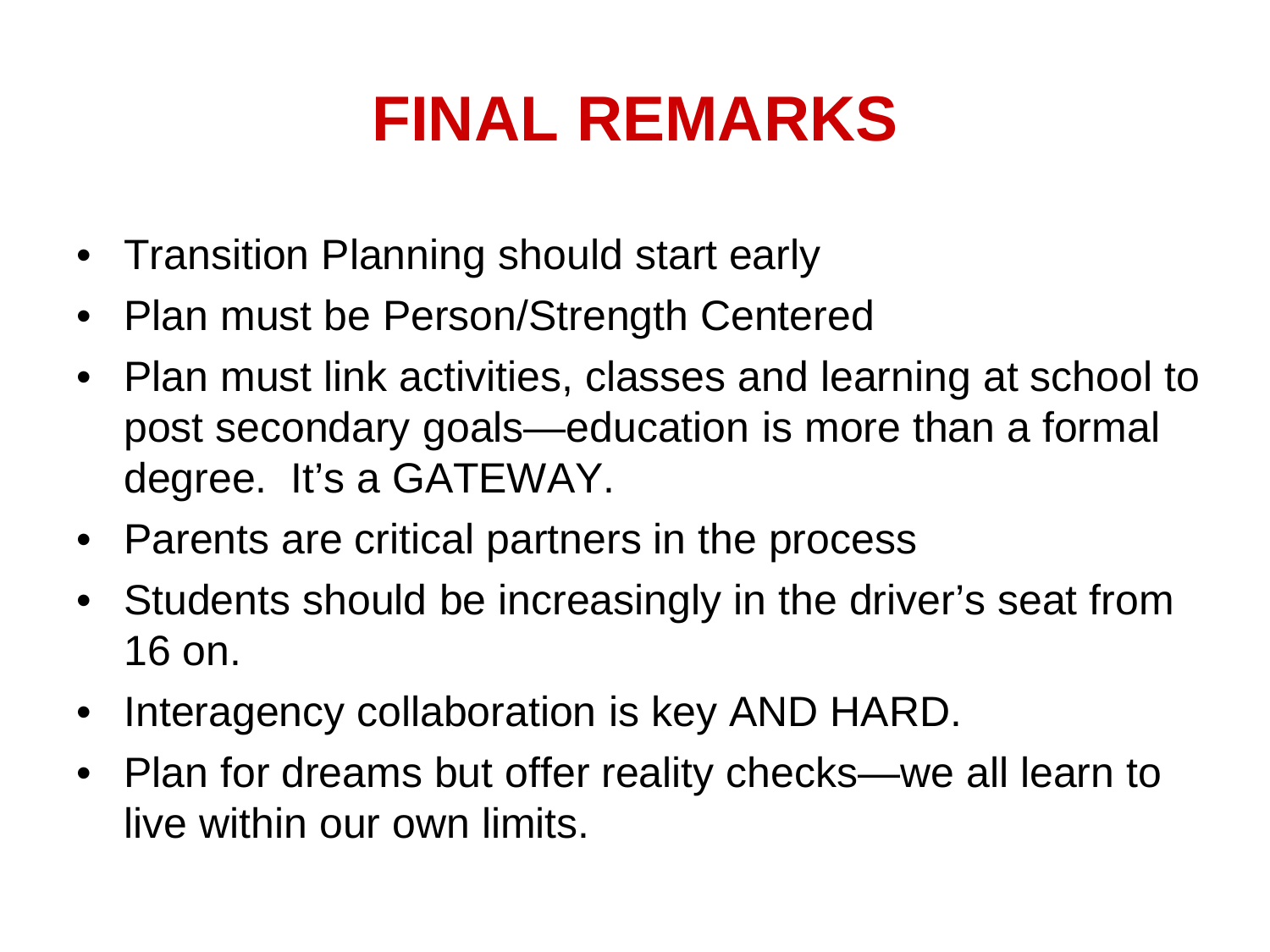#### **RESOURCES**

- **CA Department of Education Transition Resources:** <https://www.cde.ca.gov/sp/se/st/>
- **Age of Majority Info for Parents:**  [https://mail.google.com/mail/u/0/?ui=2&ik=dfb2f922b3&view=att&th=1490aefd189d41fe&attid=0.6&](https://mail.google.com/mail/u/0/?ui=2&ik=dfb2f922b3&view=att&th=1490aefd189d41fe&attid=0.6&disp=safe&realattid=f_i1876po96&zw) disp=safe&realattid=f\_i1876po96&zw
- **Indicator 13 Goals (compliance review tool)**
- [https://mail.google.com/mail/u/0/?ui=2&ik=dfb2f922b3&view=att&th=1490aefd189d41fe&attid=0.3&](https://mail.google.com/mail/u/0/?ui=2&ik=dfb2f922b3&view=att&th=1490aefd189d41fe&attid=0.3&disp=safe&realattid=f_i1873ekz3&zw) disp=safe&realattid=f\_i1873ekz3&zw
- Department of RehabiliationYouth Programs:
- <https://www.dor.ca.gov/Home/StudentsandYouth>
- Regional Center of the East Bay:
- <http://www.rceb.org/>
- **Transition Brochure for Teens:**
- https://docs.google.com/viewer?a=v&pid=gmail&attid=0.5&thid=1490aefd189d41fe&mt=application /pdf&authuser=0&url=https://mail.google.com/mail/u/0/%3fui=2&ik=dfb2f922b3&view=att&th=1490 [aefd189d41fe&attid=0.5&disp=safe&realattid=f\\_i1874sk95&zw&sig=AHIEtbQ8uqwi3H2eQ0WEkU](https://docs.google.com/viewer?a=v&pid=gmail&attid=0.5&thid=1490aefd189d41fe&mt=application/pdf&authuser=0&url=https://mail.google.com/mail/u/0/%3fui=2&ik=dfb2f922b3&view=att&th=1490aefd189d41fe&attid=0.5&disp=safe&realattid=f_i1874sk95&zw&sig=AHIEtbQ8uqwi3H2eQ0WEkUCekHP0PwpEdg) CekHP0PwpEdg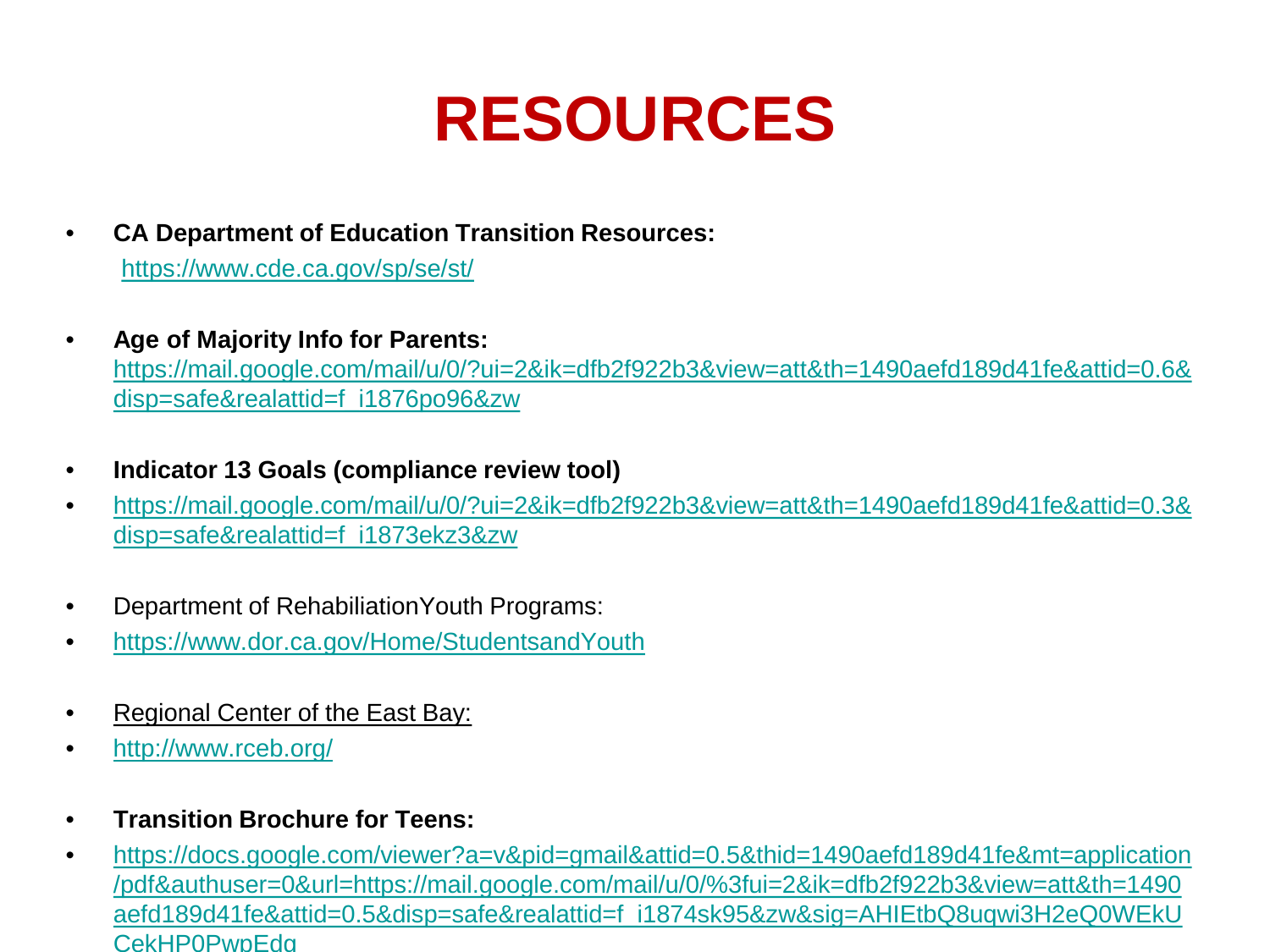### [Sample Transition Plans for a Variety of](http://www.parentcenterhub.org/repository/transitionadult/)  Student Needs:

- [http://transitionhelpforstudentswithcerebralpalsy.wmwikis.net/Sample+Individuali](http://transitionhelpforstudentswithcerebralpalsy.wmwikis.net/Sample+Individualized+Transition+Plan) zed+Transition+Plan
- <http://www.parentcenterhub.org/repository/transitionadult/>
- <http://www.doe.mass.edu/sped/advisories/goals-example-sheet.pdf>
- <http://www.schools.utah.gov/sars/DOCS/transition/tgoalsiep.aspx>
- <https://intra.wps60.org/transition/staff-development/43.html>
- <http://www.yodisabledproud.org/>
- [https://mail.google.com/mail/u/0/?ui=2&ik=dfb2f922b3&view=att&th=1490aefd18](https://mail.google.com/mail/u/0/?ui=2&ik=dfb2f922b3&view=att&th=1490aefd189d41fe&attid=0.2&disp=safe&realattid=f_i1872zf72&zw) 9d41fe&attid=0.2&disp=safe&realattid=f\_i1872zf72&zw